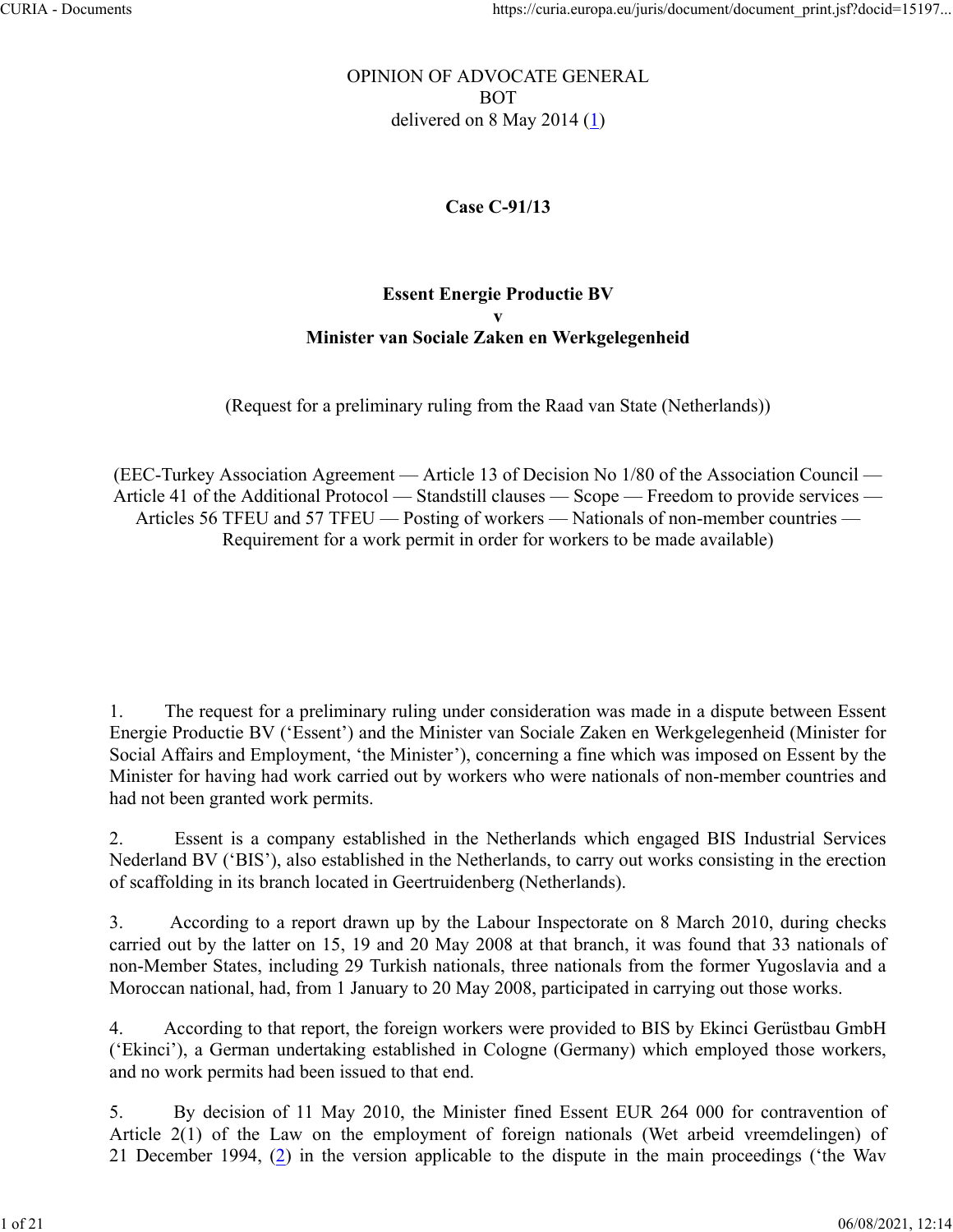1994'), on the ground that that company had had those works carried out by foreign workers without their having been granted work permits, although under the Netherlands legislation this was mandatory.

6. Essent lodged an objection against that decision.

7. By decision of 22 December 2010, the Minister declared that objection unfounded on the ground that the service provided by Ekinci had consisted exclusively in the hiring out of workers within the meaning of Article 1(3)(c) of Directive 96/71/EC of the European Parliament and of the Council of 16 December 1996 concerning the posting of workers in the framework of the provision of services, [\(3\)](https://curia.europa.eu/juris/document/document_print.jsf?docid=151973&text=&dir=&doclang=EN&part=1&occ=first&mode=req&pageIndex=1&cid=8221398#Footnote3) so that Essent, as the principal contractor and employer of the foreign workers within the meaning of the Wav 1994, should have had work permits for those workers.

8. By judgment of 27 September 2011, the Rechtbank 's-Hertogenbosch (Netherlands) dismissed the application brought by Essent against that decision. That court ruled, in particular, referring to *Vicoplus and Others*, ([4\)](https://curia.europa.eu/juris/document/document_print.jsf?docid=151973&text=&dir=&doclang=EN&part=1&occ=first&mode=req&pageIndex=1&cid=8221398#Footnote4) that the Minister had been entitled to impose a fine on Essent, since no work permit had been issued although the service provided by Ekinci consisted solely in the hiring out of workers within the meaning of Article 1(3)(c) of Directive 96/71.

9. In reaching that conclusion, the Rechtbank 's-Hertogenbosch considered that, even though *Vicoplus and Others* (EU:C:2011:64) was concerned with the provision of a service consisting in the posting of Polish workers, it was possible to infer from it that, in a situation concerning the making available of workers who are nationals of a non-member country, Articles 56 TFEU and 57 TFEU did not preclude legislation of a Member State, in the present case Article 2(1) of the Wav 1994, requiring that those workers hold a work permit.

10. Essent appealed against that ruling to the Raad van State (Netherlands).

11. Like the Rechtbank 's-Hertogenbosch, the referring court considers that it can be inferred from *Vicoplus and Others* (EU:C:2011:64), that Articles 56 TFEU and 57 TFEU do not preclude a Member State from making the hiring out, within the meaning of Article 1(3)(c) of Directive 96/71, in its territory of workers from a non-member country subject to the obtaining of a work permit. Since, according to the referring court, the issue of the compatibility of the requirement for such a work permit with Articles 56 TFEU and 57 TFEU clearly follows from *Vicoplus and Others* (EU:C:2011:64), the referring court therefore did not consider that it was necessary to refer a question to the Court concerning that aspect.

12. It was from another perspective that it decided to refer a question to the Court, asking it to interpret, first, Article 41 of the Additional Protocol [\(5\)](https://curia.europa.eu/juris/document/document_print.jsf?docid=151973&text=&dir=&doclang=EN&part=1&occ=first&mode=req&pageIndex=1&cid=8221398#Footnote5) to the Agreement establishing an Association between the European Economic Community and Turkey [\(6\)](https://curia.europa.eu/juris/document/document_print.jsf?docid=151973&text=&dir=&doclang=EN&part=1&occ=first&mode=req&pageIndex=1&cid=8221398#Footnote6) and, secondly, Article 13 of Decision No 1/80 of the Association Council of 19 September 1980 on the development of that association ('Decision No 1/80').

13. Those two articles contain a standstill rule which has the purpose of prohibiting the Member States from introducing, from their entry into force, any new restrictions on the freedom of establishment, the freedom to provide services and the freedom of movement for workers between the Republic of Turkey and the EU Member States.

14. More specifically, Article 41(1) of the Additional Protocol, which is in Chapter II of Title II, provides:

'The Contracting Parties shall refrain from introducing between themselves any new restrictions on the freedom of establishment and the freedom to provide services.'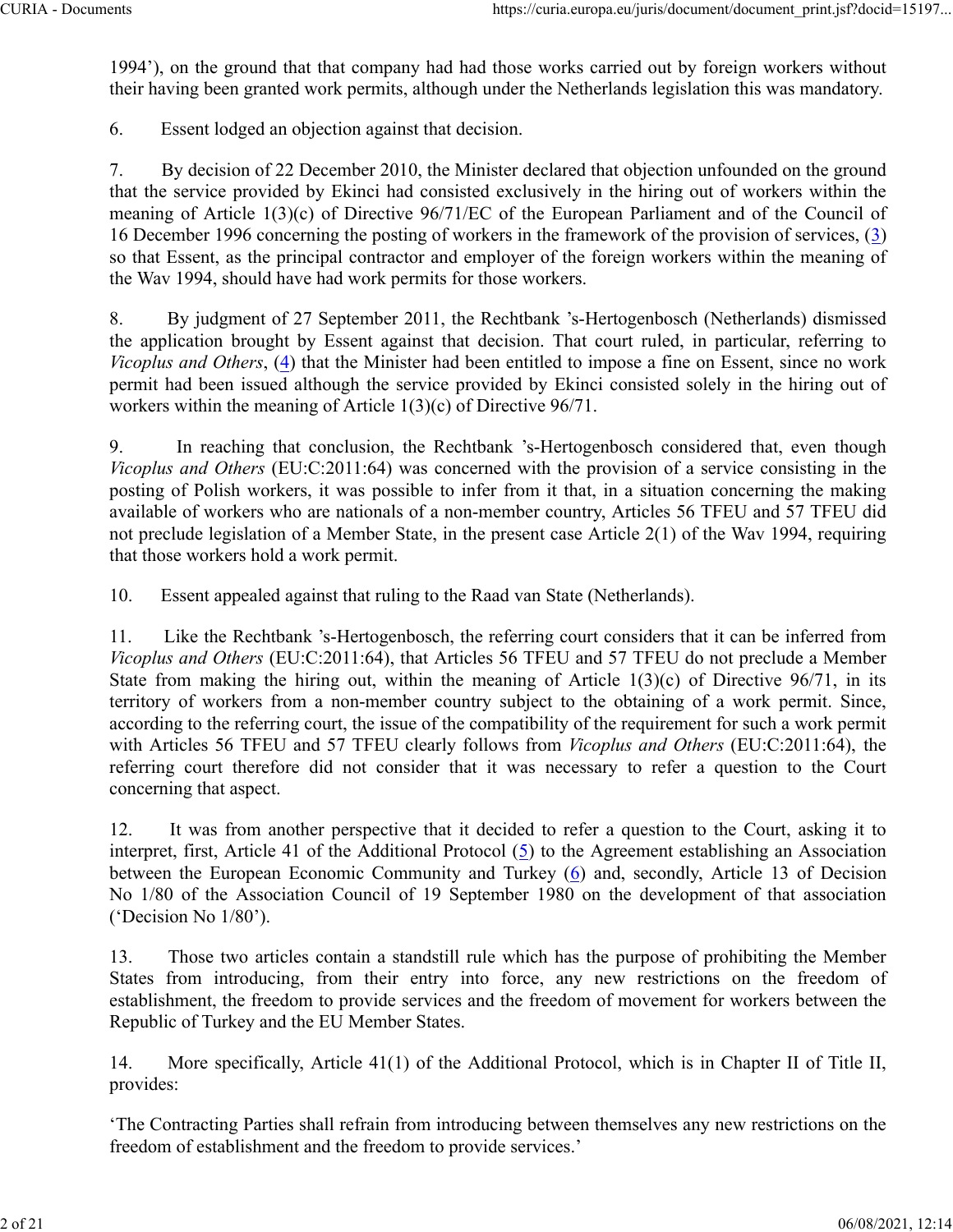15. Article 13 of Decision No 1/80 is worded as follows:

'The Member States of the Community and Turkey may not introduce new restrictions on the conditions of access to employment applicable to workers and members of their families legally resident and employed in their respective territories.'

16. Pursuant to Article 16(1) of that decision, that provision is to apply from 1 December 1980.

17. The referring court asks, in particular, whether or not the concept of employer as it has been developed in Netherlands law constitutes a new restriction for the purposes of those provisions.

18. I shall consider more specifically which provisions of the Netherlands legislation are in dispute.

19. On 1 December 1980, the employment of foreign nationals in the Netherlands was governed by the Law on the employment of foreign workers (Wet arbeid buitenlandse werknemers) of 9 November 1978. [\(7\)](https://curia.europa.eu/juris/document/document_print.jsf?docid=151973&text=&dir=&doclang=EN&part=1&occ=first&mode=req&pageIndex=1&cid=8221398#Footnote7)

20. Pursuant to Article 1(b)(1) of the Wabw, for the purpose of applying the provisions of that law or those stemming therefrom, 'employer' means any person who is bound by an employment contract to another person for the purpose of carrying out work, unless that other person is posted to a third party under the Law on the making available of workers (Wet op het ter beschikking stellen van arbeidskrachten) of 31 July 1965. [\(8\)](https://curia.europa.eu/juris/document/document_print.jsf?docid=151973&text=&dir=&doclang=EN&part=1&occ=first&mode=req&pageIndex=1&cid=8221398#Footnote8)

21. According to Article 1(b)(3) of the Wabw, 'employer' also means any person to whom another person is posted, if the Law on the making available of workers applies to that posting.

22. Under Article 4 of the Wabw, an employer is prohibited from having work carried out by a foreign national without the issue of a permit by the competent minister.

23. Under Article 1.1(b) of the Law on the making available of workers, 'the making available of workers' means the posting of workers to another party, for remuneration, with a view to the performance in that party's undertaking, other than under an employment contract concluded with that undertaking, of work ordinarily carried out in that undertaking.

24. The version of the Wav 1994 applicable in the present case is that which was in force prior to the entry into force of the Law of 25 June 2009 [\(9\)](https://curia.europa.eu/juris/document/document_print.jsf?docid=151973&text=&dir=&doclang=EN&part=1&occ=first&mode=req&pageIndex=1&cid=8221398#Footnote9) on 1 July 2009.

25. Pursuant to Article 1(1)(b)(1) of the Wav 1994, 'employer' means anyone who, in the exercise of an office, occupation or undertaking, employs another person to work for him.

26. According to Article 2(1) of the Wav 1994, an employer is prohibited from having work carried out in the Netherlands by a foreign national without a work permit.

27. That prohibition does not apply, however, with respect to a foreign national who, in the framework of the cross-border provision of services, temporarily works in the Netherlands in the employ of an employer established in an EU Member State other than the Kingdom of the Netherlands, provided that the service provided does not consist in the making available of workers.

28. Furthermore, Article 3(1)(a) of the Wav 1994 states that that prohibition does not apply to a foreign national who is not capable of being granted a work permit under the provisions of an agreement concluded with other States or a decision of an organisation governed by public international law which is binding on the Kingdom of the Netherlands.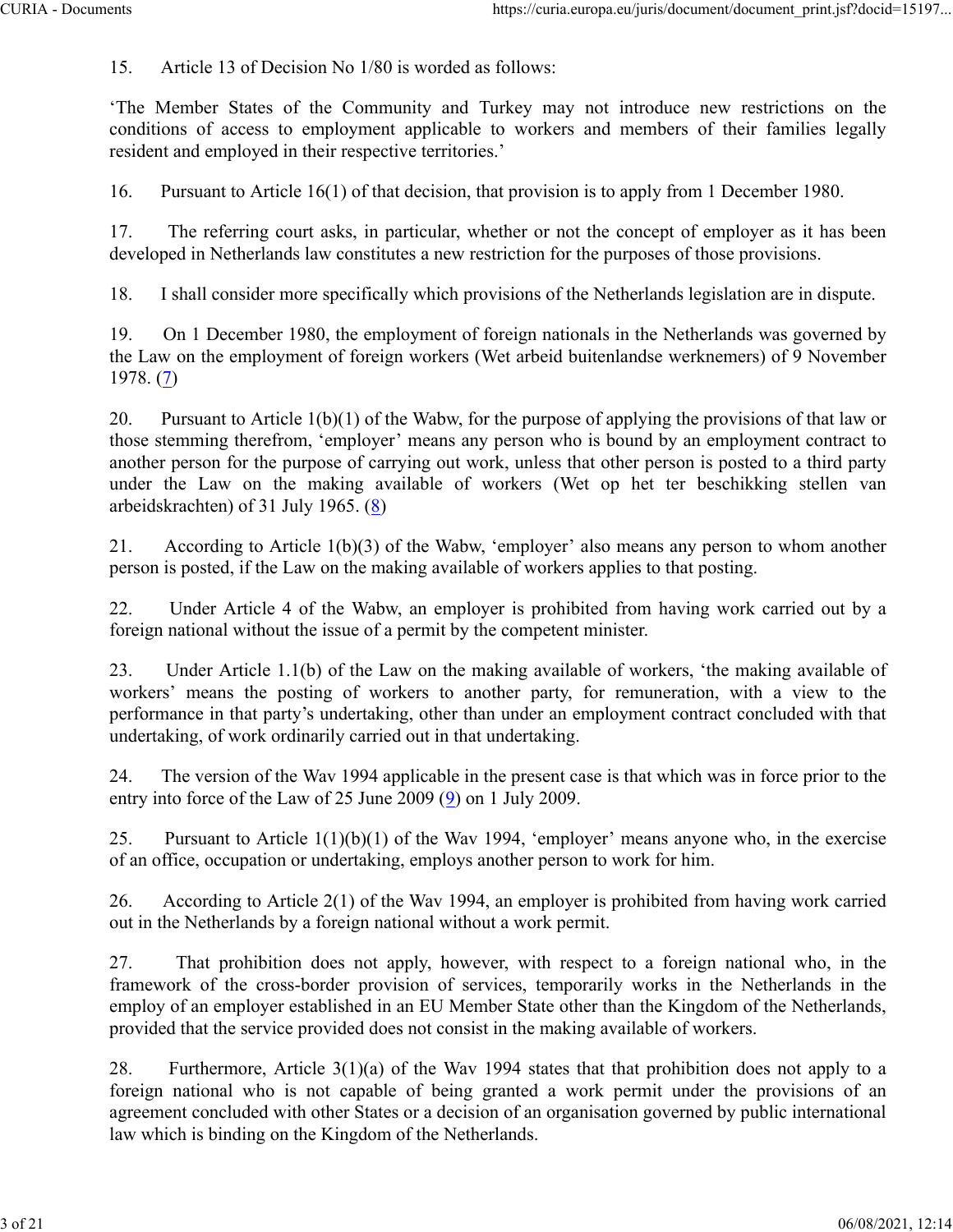29. It is clear from that summary of the national provisions that, before the entry into force of Decision No 1/80, an employer had to obtain a work permit under Article 1(b)(1) of the Wabw if he had work carried out by a foreign national on the basis of an employment contract, unless the foreign national was posted to a third party under the Law on the making available of workers. Under Article 1(b)(3) of the Wabw, the employer within the meaning of that law was, in that case, the person to whom the foreign national had been posted. It follows that BIS, to whom the foreign workers were posted by Ekinci, would, before the entry into force of Decision No 1/80, have been an employer required to obtain permits.

30. As the referring court points out, it is clear from the travaux préparatoires for Articles 1 and 2 of the Wav 1994 that the employer required to obtain permits is the person who actually has work carried out by a foreign national and that that employer is, at all times, responsible for ensuring that the necessary work permits are in place. The existence of an employment contract or a relationship of subordination is not relevant in that regard. The fact that work is actually carried out on the orders or in the employ of an employer is sufficient to determine the status of employer. The referring court states that that adaptation of the national legislation was necessary because, in practice, employers sought, through misuse and complex constructions, a means to avoid the requirement for a work permit in the case of employment of foreign workers. The solution chosen consisted in retaining a broad definition of the concept of employer who could be held liable for the absence of work permits for nationals of nonmember countries whom he puts to work.

31. Having regard to that broad concept of employer adopted in the Wav 1994, it follows that, in a situation such as that at issue in the main proceedings, the requirement for a work permit applies not only to the user undertaking, in the present case BIS, but also to the other employers in the chain of employment, including the principal contractor, in the present case Essent.

32. The referring court explains that it is faced with the question whether the extension of the concept of employer by the Wav 1994 must be regarded as a new restriction for the purposes of the standstill rule in Article 13 of Decision No 1/80 and in Article 41 of the Additional Protocol and, therefore, whether the imposition of a fine on Essent is contrary to those articles. From Essent's standpoint, the extension, following the entry into force of those articles, of the concept of employer who may be held liable for the absence of a work permit for foreign workers whom he puts to work has the effect of restricting the access of Turkish workers to the Netherlands labour market.

33. As a preliminary to the question whether that extension of the concept of employer constitutes a new restriction contrary to Article 13 of Decision No 1/80 and Article 41 of the Additional Protocol, the referring court also asks whether Essent has the standing to rely on those articles.

34. It is on that basis that the Raad van State decided to stay proceedings and to refer the following questions to the Court for a preliminary ruling:

- '(1) In a situation such as that at issue in the main proceedings, can a principal contractor which must, under Article 2(1) of the [Wav 1994], be regarded as the employer of the Turkish workers concerned rely, as against the Netherlands authorities, on the standstill rule in Article 13 of Decision No 1/80 or on the standstill rule in Article 41 of the Additional Protocol?
- (2) (a) Must the standstill rule in Article 13 of Decision No 1/80 or the standstill rule in Article 41 of the Additional Protocol be interpreted as precluding the introduction of a prohibition, as set out in Article 2(1) of the [Wav 1994], for principal contractors of having work carried out in the Netherlands by workers who are nationals of a non-member country, in this case [the Republic of] Turkey, without a work permit, if those workers are in the employ of a German undertaking and work for the principal contractor in the Netherlands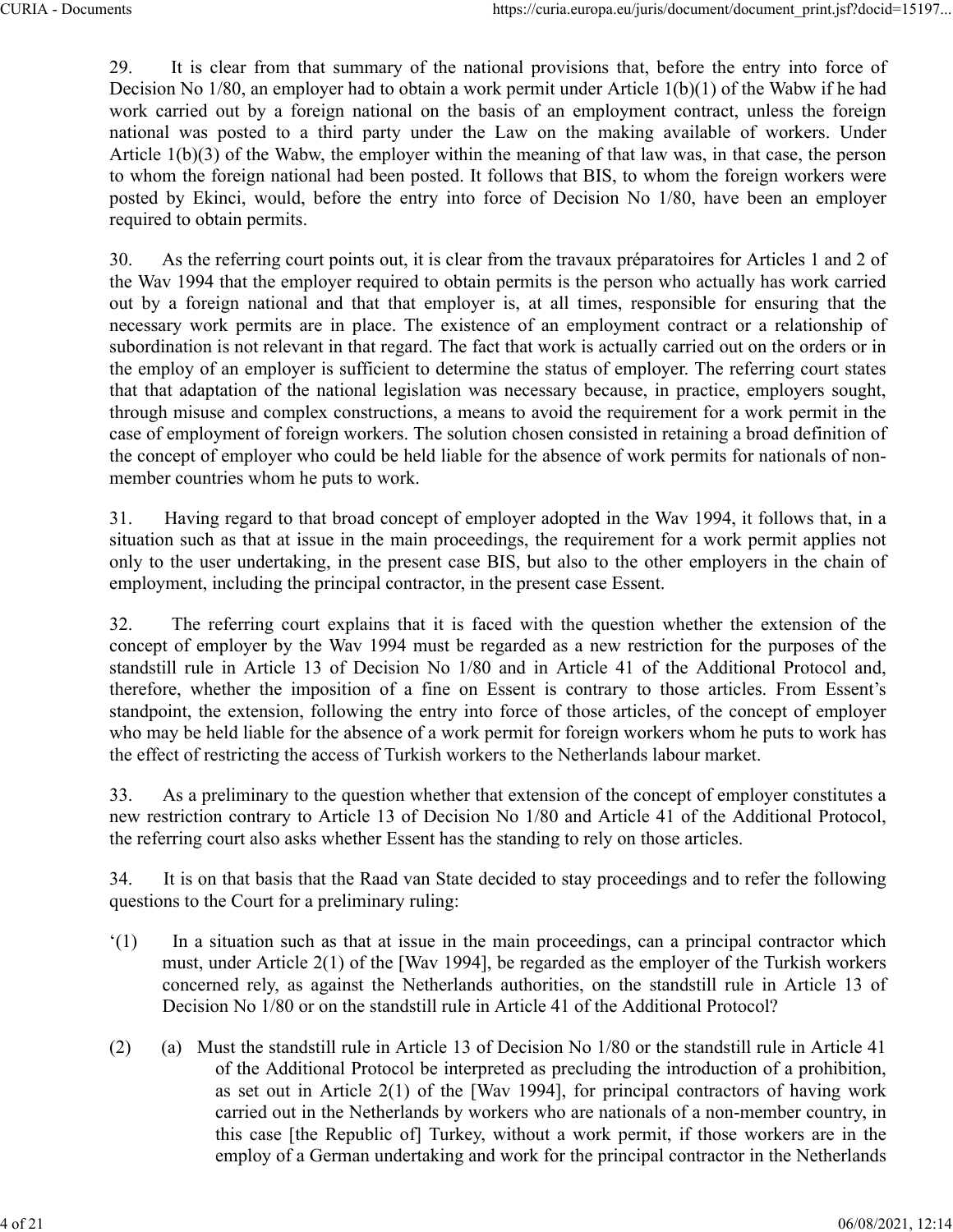via a Netherlands user undertaking?

(b) Is it significant in that regard that an employer was already prohibited, before both the standstill rule in Article 41 of the Additional Protocol and the standstill rule in Article 13 of Decision No 1/80 entered into force, from having work carried out under a contract of employment by a foreign national without a work permit and that that prohibition was extended, likewise before the standstill rule in Article 13 of Decision No 1/80 entered into force, to user undertakings to which foreign nationals are posted?'

#### **I – My analysis**

35. The fact that a national court has, formally speaking, worded a question referred for a preliminary ruling with reference to certain provisions of EU law does not preclude the Court from providing to the national court all the elements of interpretation which may be of assistance in adjudicating on the case pending before it, whether or not that court has referred to them in its questions. It is, in this context, for the Court to extract from all the information provided by the national court, in particular from the grounds of the decision referring the questions, the points of EU law which require interpretation, regard being had to the subject-matter of the dispute. [\(10\)](https://curia.europa.eu/juris/document/document_print.jsf?docid=151973&text=&dir=&doclang=EN&part=1&occ=first&mode=req&pageIndex=1&cid=8221398#Footnote10)

36. For reasons which I shall set out, I consider that Articles 13 of Decision No 1/80 and 41 of the Additional Protocol are not relevant for the purpose of resolving the dispute in the main proceedings.

37. By contrast, I am of the view that it is in the light of Articles 56 TFEU and 57 TFEU that the issues raised by the present case should be addressed.

A – *The applicable rules of EU law*

38. It is common ground that Ekinci is an undertaking established in Germany. According to the German commercial register, that undertaking's activity is the construction, erection and hiring out of scaffolding.

39. Ekinci made workers who are nationals of several non-Member States, including the Republic of Turkey, available to BIS for the purpose of constructing scaffolding, for the period from 1 January to 20 May 2008.

40. It is not disputed that the workers concerned, the majority of whom are Turkish nationals, have leave to remain in Germany and lawfully work there.

1. The non-applicability of Article 13 of Decision No 1/80

41. It is settled case-law that the standstill clause enacted in Article 13 of Decision No 1/80 prohibits generally the introduction of any new national measure having the object or effect of making the exercise by a Turkish national in national territory of the freedom of movement for workers subject to more restrictive conditions than those which applied at the time when Decision No 1/80 entered into force with regard to the Member State concerned. [\(11\)](https://curia.europa.eu/juris/document/document_print.jsf?docid=151973&text=&dir=&doclang=EN&part=1&occ=first&mode=req&pageIndex=1&cid=8221398#Footnote11)

42. Moreover, the Court has repeatedly held that, unlike workers from the Member States, Turkish nationals are not entitled to freedom of movement within the European Union but can rely only on certain rights in the territory of the host Member State alone.  $(12)$  $(12)$ 

43. In the present case, the host Member State of the workers who are Turkish nationals is the Federal Republic of Germany, the Member State in which they lawfully reside and work. This means that it is in relation to that Member State that those workers may assert the rights which they derive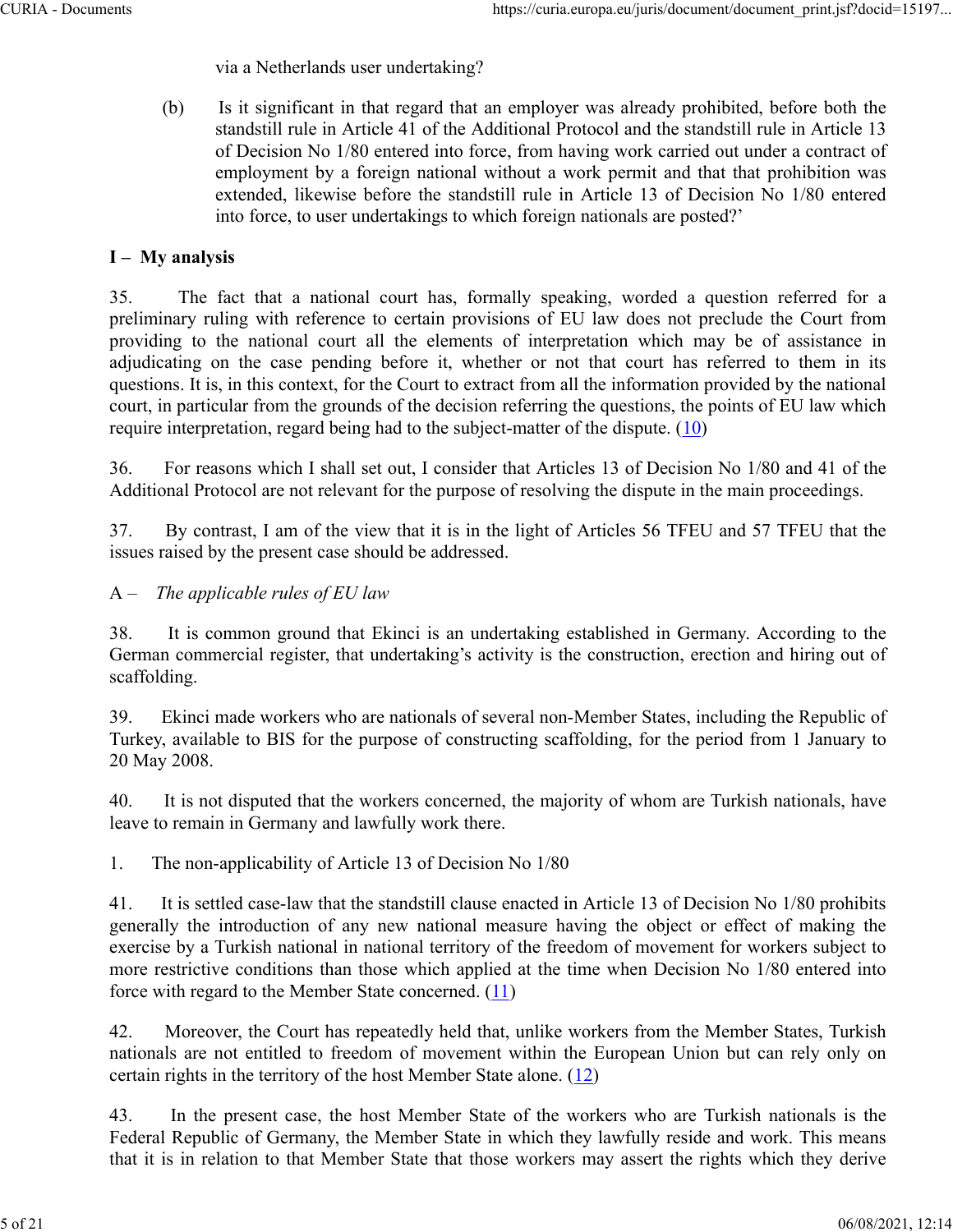from Decision No 1/80.

44. Furthermore, Article 13 of Decision No 1/80 concerns the national measures relating to access to employment. The Court infers therefrom that that article 'is not intended to protect Turkish nationals already integrated into a Member State's labour force, but is intended to apply precisely to Turkish nationals who do not yet qualify for the rights in relation to employment and, accordingly, residence under Article 6(1) of Decision No 1/80'. [\(13\)](https://curia.europa.eu/juris/document/document_print.jsf?docid=151973&text=&dir=&doclang=EN&part=1&occ=first&mode=req&pageIndex=1&cid=8221398#Footnote13)

45. It is also important to recall the ruling of the Court in *Abatay and Others*, ([14\)](https://curia.europa.eu/juris/document/document_print.jsf?docid=151973&text=&dir=&doclang=EN&part=1&occ=first&mode=req&pageIndex=1&cid=8221398#Footnote14) concerning Turkish lorry drivers, employees of an undertaking established in Turkey, who were engaged in international haulage in Germany. It first pointed out that those Turkish lorry drivers 'are present on Germany territory only for very limited periods for the sole purpose of transporting and unloading there goods originating in Turkey or picking up goods there to transport them to destinations such as Turkey, Iran or Iraq'. [\(15\)](https://curia.europa.eu/juris/document/document_print.jsf?docid=151973&text=&dir=&doclang=EN&part=1&occ=first&mode=req&pageIndex=1&cid=8221398#Footnote15) It then pointed out that, '[a]fter each assignment they return to Turkey where they live with their families and where the firm which employs and pays them is based', [\(16\)](https://curia.europa.eu/juris/document/document_print.jsf?docid=151973&text=&dir=&doclang=EN&part=1&occ=first&mode=req&pageIndex=1&cid=8221398#Footnote16) concluding from this that '[s]uch Turkish nationals thus have no intention of becoming integrated in the employment market of the Federal Republic of Germany as a host Member State'. ([17\)](https://curia.europa.eu/juris/document/document_print.jsf?docid=151973&text=&dir=&doclang=EN&part=1&occ=first&mode=req&pageIndex=1&cid=8221398#Footnote17)

46. However, according to the Court, '[i]t is clear from the structure and the purpose of Decision No 1/80 that, at the current stage of the development of freedom of movement for workers under the EEC-Turkey Association …, that decision is essentially aimed at the progressive integration of Turkish workers [into the host Member State] through the pursuit of lawful employment which should be uninterrupted'. ([18\)](https://curia.europa.eu/juris/document/document_print.jsf?docid=151973&text=&dir=&doclang=EN&part=1&occ=first&mode=req&pageIndex=1&cid=8221398#Footnote18)

47. Accordingly, Article 13 of Decision No 1/80 did not apply to a situation characterised by the temporary presence in Germany of workers who were Turkish nationals, a situation which could not therefore be regarded as reflecting a desire by those workers to integrate into the labour market of that Member State.

48. In my opinion, the same applies in this case, with respect to workers who are Turkish nationals, residing and working lawfully in Germany, which is therefore their host Member State within the European Union, who were posted to Netherlands territory for a limited period corresponding to the time necessary to construct the scaffolding for which BIS was responsible. After completing that task, the workers concerned left Netherlands territory and returned to Germany. As the Netherlands Government rightly points out, those workers therefore did not intend to be integrated into the Netherlands labour market. It follows that Article 13 of Decision No 1/80 does not apply to the Netherlands authorities in the dispute in the main proceedings.

2. The non-applicability of Article 41(1) of the Additional Protocol

49. Article 41(1) of the Additional Protocol lays down — as is apparent from its very wording — in clear, precise and unconditional terms, an unequivocal standstill clause, which prohibits the contracting parties from introducing new restrictions on freedom of establishment and freedom to provide services with effect from the date of entry into force of the Additional Protocol.  $(19)$ 

50. It is the Court's established case-law that Article 41(1) of the Additional Protocol has direct effect. As a consequence, that provision may be relied on by the Turkish nationals to whom it applies before the courts or tribunals of the Member States. ([20\)](https://curia.europa.eu/juris/document/document_print.jsf?docid=151973&text=&dir=&doclang=EN&part=1&occ=first&mode=req&pageIndex=1&cid=8221398#Footnote20)

51. It should be noted that the standstill clause prohibits generally the introduction of any new measure having the object or effect of making the exercise by a Turkish national of those economic freedoms in the territory of a Member State subject to stricter conditions than those which applied at the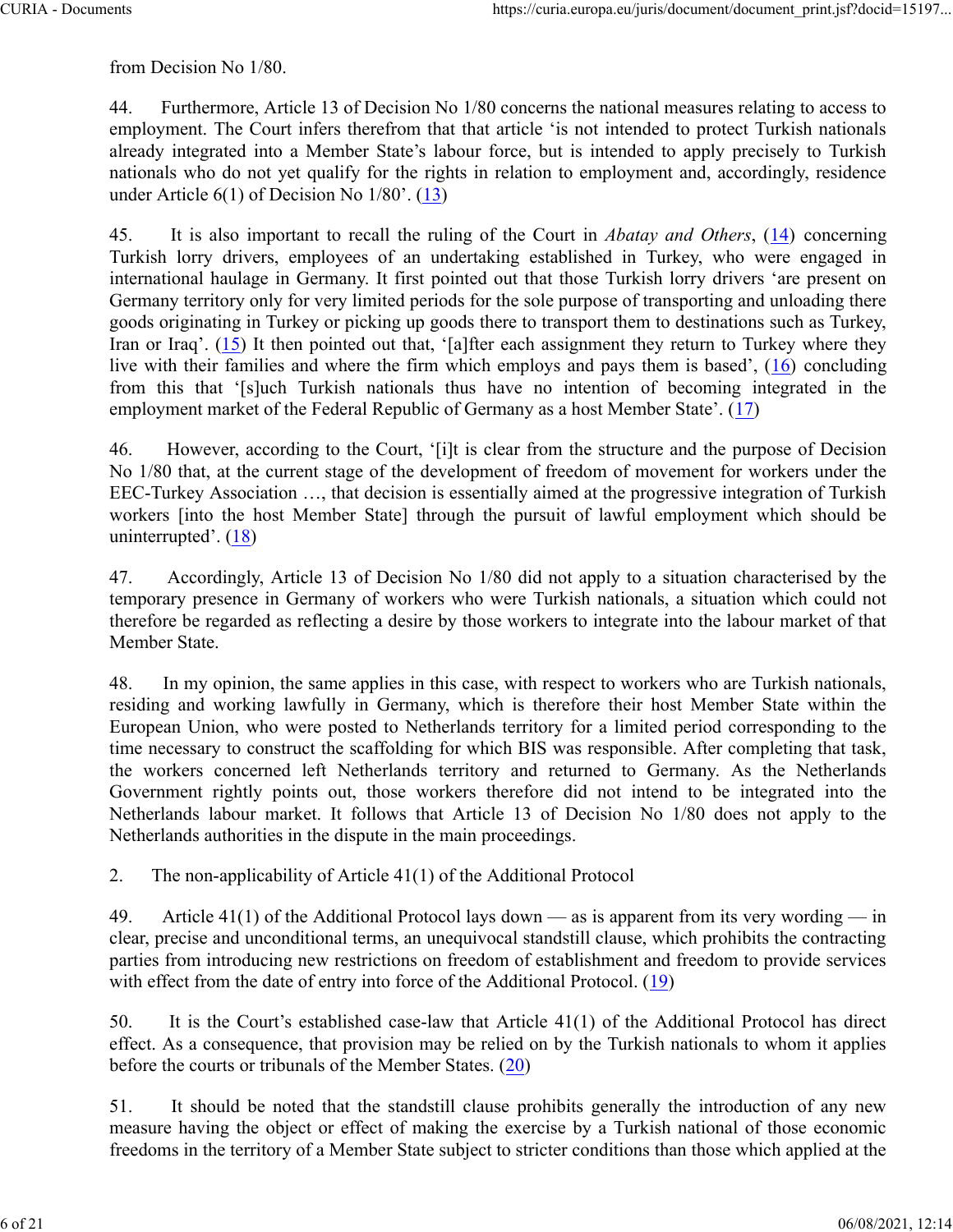time when the Additional Protocol entered into force with regard to that Member State.  $(21)$ 

52. The Court has held, in *Abatay and Others* (EU:C:2003:572), that Article 41(1) of the Additional Protocol may be relied on by an undertaking established in Turkey which lawfully provides services in a Member State and by Turkish nationals who are lorry drivers employed by such an undertaking. [\(22\)](https://curia.europa.eu/juris/document/document_print.jsf?docid=151973&text=&dir=&doclang=EN&part=1&occ=first&mode=req&pageIndex=1&cid=8221398#Footnote22)

53. In that same judgment, the Court considered that that provision precluded the introduction into the national legislation of a Member State of a requirement, not imposed at the time of the entry into force of the Additional Protocol in that Member State, for a work permit in order for an undertaking established in Turkey and its employees who are Turkish nationals to provide services in the territory of that Member State. ([23\)](https://curia.europa.eu/juris/document/document_print.jsf?docid=151973&text=&dir=&doclang=EN&part=1&occ=first&mode=req&pageIndex=1&cid=8221398#Footnote23)

54. It is clear from its wording that Article 41(1) of the Additional Protocol forms part of the objective seeking to eliminate restrictions on the freedom to provide services between the contracting parties. [\(24\)](https://curia.europa.eu/juris/document/document_print.jsf?docid=151973&text=&dir=&doclang=EN&part=1&occ=first&mode=req&pageIndex=1&cid=8221398#Footnote24) In particular, that provision prohibits the Member States from introducing, from the date of entry into force of the Additional Protocol, new obstacles to the provision of services by natural or legal persons established in Turkey as well as to the entry of Turkish nationals into the territory of a Member State in order to provide services there on behalf of an undertaking established in Turkey. [\(25\)](https://curia.europa.eu/juris/document/document_print.jsf?docid=151973&text=&dir=&doclang=EN&part=1&occ=first&mode=req&pageIndex=1&cid=8221398#Footnote25)

55. In the main proceedings, the only connection with the Republic of Turkey lies in the existence of a majority of Turkish nationals among the workers posted by Ekinci to the Netherlands. That connecting factor is not, however, sufficient to bring the situation at issue in the main proceedings within the scope of Article 41(1) of the Additional Protocol.

56. To do so, it would have been necessary to demonstrate the existence of an economic activity between the Republic of Turkey and the Kingdom of the Netherlands, which would have been the case if the Turkish nationals in question had been self-employed persons providing a service in that Member State or had been workers posted by an undertaking established in Turkey.

57. Since the exercise of the freedom to provide services by a Turkish national is not at issue in the dispute in the main proceedings, the application of Article 41(1) of the Additional Protocol thus seems to me to be excluded.

3. The applicability of Articles 56 TFEU and 57 TFEU

58. We have seen that the referring court refers, in the body of its request for a preliminary ruling, to Articles 56 TFEU and 57 TFEU. It did not, however, ask the Court to rule on that aspect, considering that it clearly followed from the judgment in *Vicoplus and Others* (EU:C:2011:64) that those articles did not preclude a Member State from making the hiring out within the meaning of Article 1(3)(c) of Directive 96/71 to its territory of workers from a non-Member State subject to the obtaining of a work permit.

59. In my view, the referring court is right to envisage the application of Articles 56 TFEU and 57 TFEU. It follows from the case-law of the Court that where an undertaking makes available, for remuneration, workers who remain in the employ of that undertaking, no contract of employment being entered into with the user, its activities constitute an occupation which satisfies the conditions laid down in the first paragraph of Article 57 TFEU and must accordingly be considered a 'service' within the meaning of that provision. [\(26\)](https://curia.europa.eu/juris/document/document_print.jsf?docid=151973&text=&dir=&doclang=EN&part=1&occ=first&mode=req&pageIndex=1&cid=8221398#Footnote26)

60. In the context of this case, the workers are actually made available by an undertaking established in Germany to a user undertaking established in the Netherlands. The provision of such services between two undertakings which are established in two separate Member States undoubtedly falls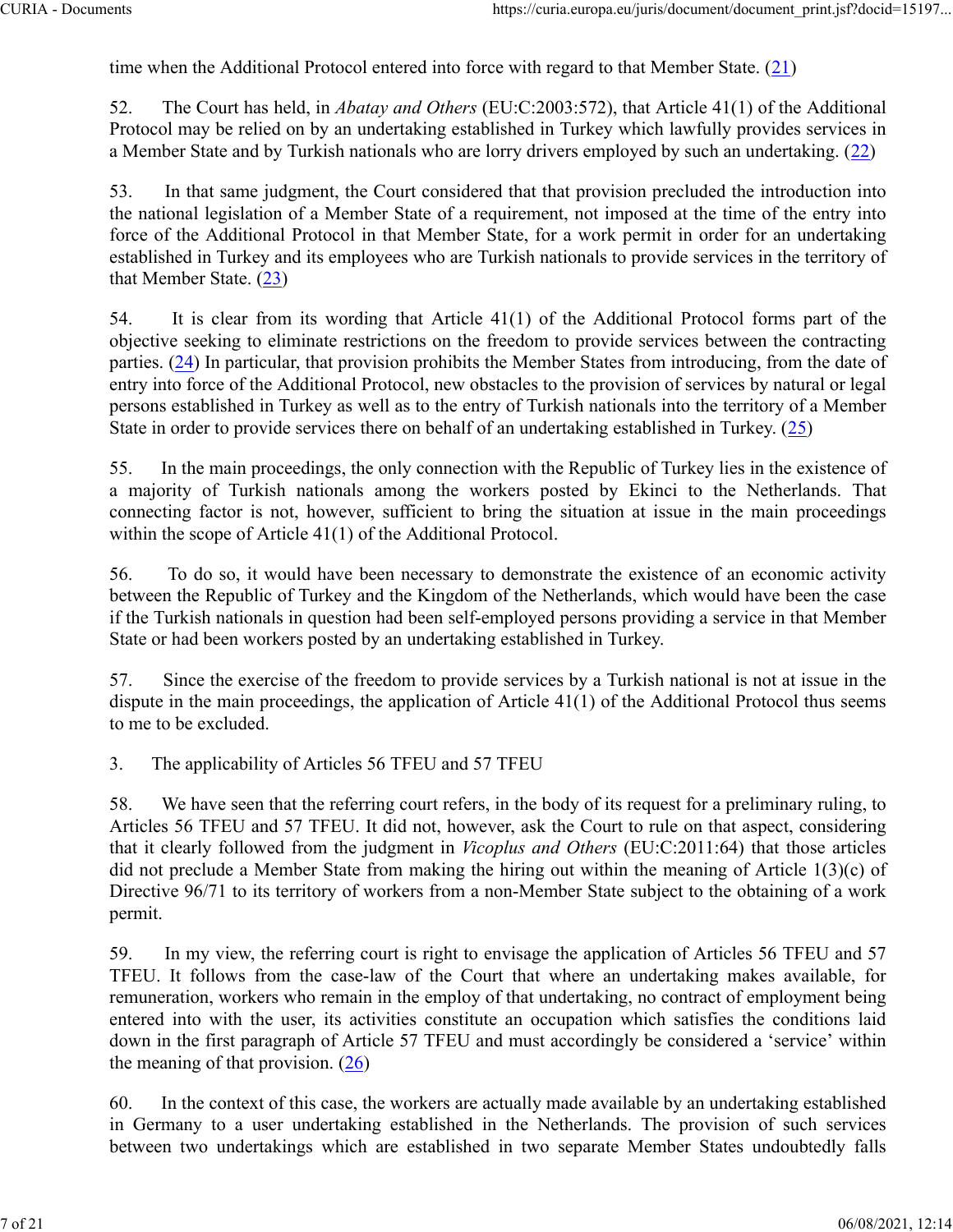within the scope of Articles 56 TFEU and 57 TFEU. The fact that the posting of workers concerns nationals of non-member countries is, in that regard, irrelevant. The case-law of the Court shows, in fact, that it is indeed in the light of the rules of the FEU Treaty relating to the freedom to provide services that it is necessary to analyse the posting of workers who are nationals of non-member countries for the purpose of providing services. [\(27\)](https://curia.europa.eu/juris/document/document_print.jsf?docid=151973&text=&dir=&doclang=EN&part=1&occ=first&mode=req&pageIndex=1&cid=8221398#Footnote27)

61. The referring court is, however, wrong to take the view that the case-law of the Court already allows a clear answer to be given to the question of whether or not the Netherlands legislation, in that it requires that workers who are nationals of non-member countries who are made available between two undertakings established in two separate Member States hold work permits, is consistent with Articles 56 TFEU and 57 TFEU.

62. In particular, contrary to what is stated by the referring court, I consider that the answer to the questions raised in this case does not clearly follow from *Vicoplus and Others* (EU:C:2011:64). I shall have the opportunity below to explain how the approach adopted by the Court in that case was heavily dependent on its specific context, that is to say the application of transitional provisions following the accession to the EU of new Member States.

63. Therefore, the Court has, to date, still not provided a clear response to the main question to be resolved in this case, which justifies, in order to give the referring court an answer which is useful in resolving the dispute in the main proceedings, a reformulation by the Court of the questions raised by the referring court. The Court should, therefore, answer the question whether Articles 56 TFEU and 57 TFEU must be interpreted as precluding legislation of a Member State which makes the hiring out within the meaning of Article 1(3)(c) of Directive 96/71 to the territory of that State of nationals of a non-member country subject to the obtaining of a work permit.

64. As Essent primarily argues in its observations, the Court must determine whether or not, in the circumstances of this case, namely the making available by a German undertaking of workers who are nationals of non-member countries to a user undertaking established in the Netherlands, which performs work on behalf of another undertaking also established in the Netherlands, the requirement of the Netherlands authorities for work permits is compatible with Articles 56 TFEU and 57 TFEU.

#### B – *Compatibility of the Netherlands legislation with Articles 56 TFEU and 57 TFEU*

65. We have seen that the situation at issue in the main proceedings falls within the scope of Articles 56 TFEU and 57 TFEU. Before considering whether or not the Netherlands legislation is compatible with those articles, it is first necessary to explain why Essent must, in my opinion, be regarded as having the standing to rely on those articles in the main proceedings.

1. The possibility of Essent relying on Articles 56 TFEU and 57 TFEU in the main proceedings

66. The context of this case is marked by the existence of a chain of undertakings. Thus, a principal contractor, in this case Essent, sub contracted to another undertaking, BIS, the construction of scaffolding at one of its establishments. To carry out that task, BIS engaged the services of an undertaking established in Germany, Ekinci, in order that Ekinci would make workers available to BIS.

67. In such a context, the Netherlands legislation developed so as to place liability on the principal contractor where work is carried out by nationals of non-member countries who do not have a work permit. That choice was motivated by the desire of the Netherlands authorities to prevent the increased number of undertakings involved in the execution of works from making it possible to circumvent the requirement for workers who are nationals of non-member countries to obtain work permits.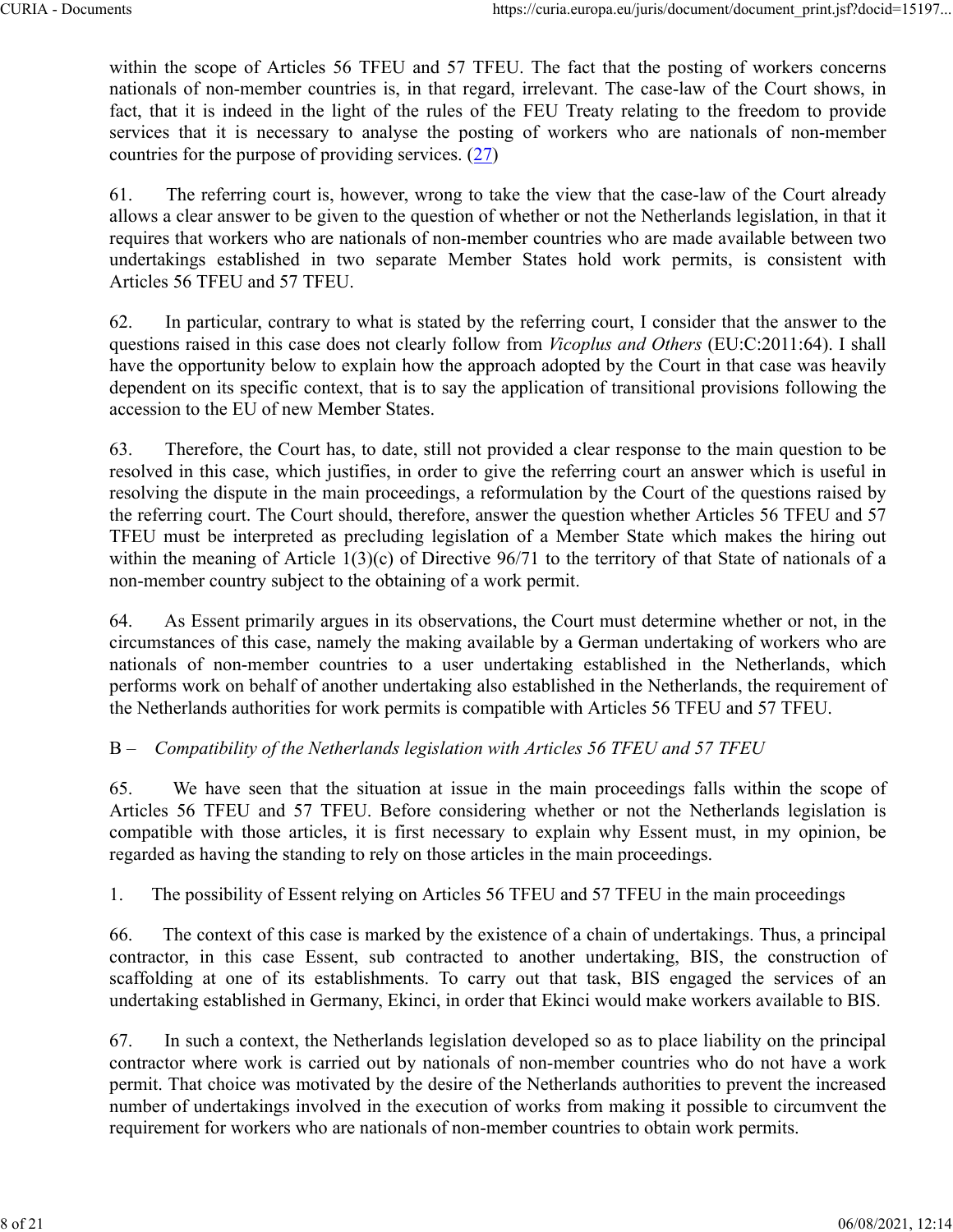68. In this case, the application of the Netherlands legislation by the competent national authorities led them to impose a fine based on the lack of work permits only on the principal contractor, namely Essent, and not on BIS, as a user undertaking of the workers made available by Ekinci.

69. In that context, denying Essent, which is the only undertaking to be proceeded against by the Netherlands authorities, the possibility of relying on Articles 56 TFEU and 57 TFEU in order to challenge the fine which was imposed on it would amount to rendering ineffective the rules of the FEU Treaty on the freedom to provide services.

70. This would be to accept that, although the requirement for a work permit for posted workers who are nationals of non-member countries must, on the merits, be examined in the light of those articles, the fact that Essent is at the head of the chain of undertakings involved, and therefore is not the direct recipient of the workers made available, prevents it from relying on its only defence, that is to say Articles 56 TFEU and 57 TFEU.

71. In so far as, under the Netherlands legislation, it is the principal contractor who may be held liable for a lack of work permits for workers who are nationals of non-member countries, he is therefore the only person, where this is the case, who can effectively rely on those articles. Denying him that possibility is tantamount to accepting that the system established by the Netherlands legislation, consisting in ascending the chain of responsibility up to the principal contractor, makes it possible to retain restrictions on the freedom to provide services.

72. Limiting the possibility of relying on the rules of the FEU Treaty on the freedom to provide services solely to direct contractors would effectively disregard the fact that, as this case demonstrates, several undertakings may be involved in the chains of subcontracting. It is thus not uncommon to identify more than four intermediaries between the employees and the developer. ([28\)](https://curia.europa.eu/juris/document/document_print.jsf?docid=151973&text=&dir=&doclang=EN&part=1&occ=first&mode=req&pageIndex=1&cid=8221398#Footnote28)

73. It is because of that reality, a potential source of abuse and circumvention of social legislation, that the Netherlands legislation makes it possible to impose liability on the principal contractor in the event that work permits have not been requested for nationals of non-member countries working for one of its subcontractors.

74. In that respect, the Netherlands legislation is part of the trend reflected in the current debates with a view to changing EU legislation on the posting of workers, one possible development being specifically to increase the liability of the principal contractor.

75. The relatively flexible case-law which the Court has developed concerning the persons entitled to rely on the rules of the FEU Treaty on the freedom of movement for workers seems to me to support a broad approach to the possibility of relying on Articles 56 TFEU and 57 TFEU.

76. With regard to the freedom of movement for workers, the Court therefore considered that, '[w]hile it is established that the rights to freedom of movement laid down under [Article 45 TFEU] benefit workers …, there is nothing in the wording of that article to indicate that those rights may not be relied upon by others'. [\(29\)](https://curia.europa.eu/juris/document/document_print.jsf?docid=151973&text=&dir=&doclang=EN&part=1&occ=first&mode=req&pageIndex=1&cid=8221398#Footnote29) It therefore ruled that 'Article 45 TFEU may be relied on not only by workers themselves, but also by their employers. In order to be truly effective, the right of workers to be engaged and employed without discrimination necessarily entails as a corollary the employer's entitlement to engage them in accordance with the rules governing freedom of movement for workers'. ([30\)](https://curia.europa.eu/juris/document/document_print.jsf?docid=151973&text=&dir=&doclang=EN&part=1&occ=first&mode=req&pageIndex=1&cid=8221398#Footnote30)

77. The Court therefore dissociated the persons who fall within the scope of Article 45 TFEU from those who can rely on that article. The second category is broader in order to ensure the effectiveness of that article. [\(31\)](https://curia.europa.eu/juris/document/document_print.jsf?docid=151973&text=&dir=&doclang=EN&part=1&occ=first&mode=req&pageIndex=1&cid=8221398#Footnote31)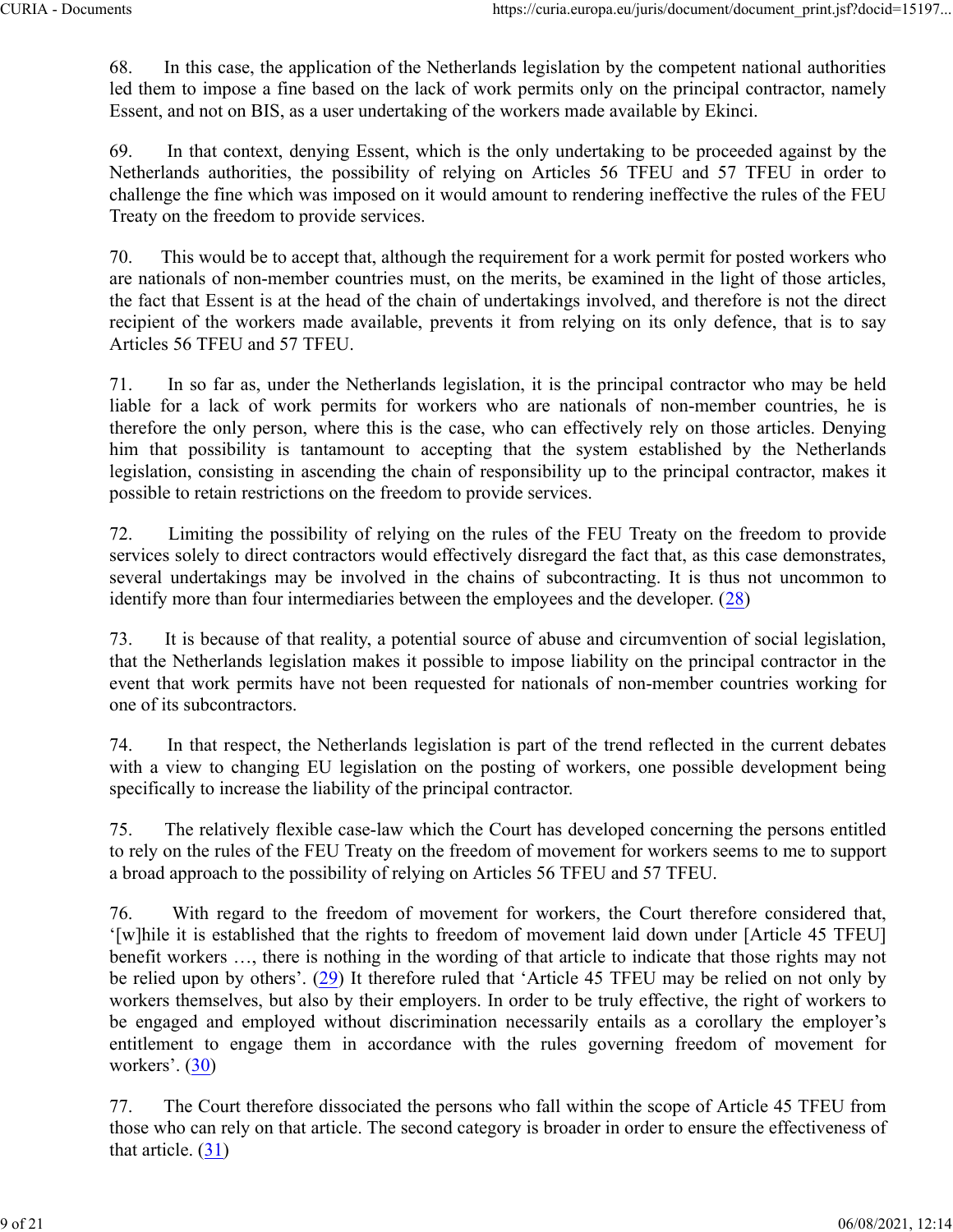78. The same logic should, in my view, apply concerning the freedom to provide services. A person to whom that fundamental freedom does not formally apply must be able to rely on it. Indeed, the freedom to provide services, like the free movement of workers, pursues an objective in the public interest of establishing an internal market. The pursuit of that objective justifies the extension of the benefit of provisions of EU law to persons other than service providers and recipients who, none the less, have a material connection with a person who has that status. [\(32\)](https://curia.europa.eu/juris/document/document_print.jsf?docid=151973&text=&dir=&doclang=EN&part=1&occ=first&mode=req&pageIndex=1&cid=8221398#Footnote32)

79. Denying Essent the possibility of relying on Articles 56 TFEU and 57 TFEU would be tantamount to accepting that, by adopting a broad definition of the concept of employer, the Member State of destination is in a position to render nugatory the rules of the FEU Treaty on the freedom to provide services and to circumvent the prohibition of restrictions on that fundamental freedom provided for in Article 56 TFEU. ([33](https://curia.europa.eu/juris/document/document_print.jsf?docid=151973&text=&dir=&doclang=EN&part=1&occ=first&mode=req&pageIndex=1&cid=8221398#Footnote33))

80. In those circumstances, a principal contractor such as Essent must be able to rely on the rights directly granted to providers and recipients of services by Articles 56 TFEU and 57 TFEU.

81. In that regard, the fact that neither Ekinci nor BIS are parties to the main proceedings does not seem to me to be decisive. It does not eliminate the interest of Essent, as the principal contractor which has been penalised because of the lack of work permits, in obtaining a decision on the issue of the compatibility of the requirement for such permits with Articles 56 TFEU and 57 TFEU. In other words, that issue is directly relevant to the resolution of the dispute in the main proceedings relating to the lawfulness of the fine imposed on Essent.

2. The existence of an obstacle to the freedom to provide services

82. As a preliminary point, it should be borne in mind that it is settled case-law that Article 56 TFEU requires not only the elimination of all discrimination on grounds of nationality against providers of services who are established in another Member State but also the abolition of any restriction, even if it applies without distinction to national providers of services and to those of other Member States, which is liable to prohibit, impede or render less advantageous the activities of a provider of services established in another Member State where he lawfully provides similar services. [\(34\)](https://curia.europa.eu/juris/document/document_print.jsf?docid=151973&text=&dir=&doclang=EN&part=1&occ=first&mode=req&pageIndex=1&cid=8221398#Footnote34)

83. It has previously been held, with respect to the posting of workers who are nationals of nonmember countries by a service provider established in an EU Member State, that national provisions which make the provision of services within national territory by an undertaking established in another Member State subject to the issue of an administrative authorisation constitute a restriction on the freedom to provide services within the meaning of Article 56 TFEU. [\(35\)](https://curia.europa.eu/juris/document/document_print.jsf?docid=151973&text=&dir=&doclang=EN&part=1&occ=first&mode=req&pageIndex=1&cid=8221398#Footnote35)

84. As we have already seen, according to Article 2(1) of the Wav 1994, an employer may not have work carried out by a foreign national in the Netherlands without a work permit. That prohibition does not apply, however, with respect to a foreign national who, in the framework of the cross-border provision of services, temporarily carries out work in the Netherlands in the employ of an employer established in an EU Member State other than the Kingdom of the Netherlands, provided that it is not the provision of a service consisting in making workers available.

85. The Netherlands legislation therefore singles out for special treatment the provision of a service consisting in the making available of workers who are nationals of non-member countries to an undertaking established in the Netherlands by an undertaking established in another Member State. For that type of provision of services, the requirement for a work permit for workers who are nationals of non-member countries is retained.

86. In the light of the case-law of the Court that I have referred to, it must be accepted that, because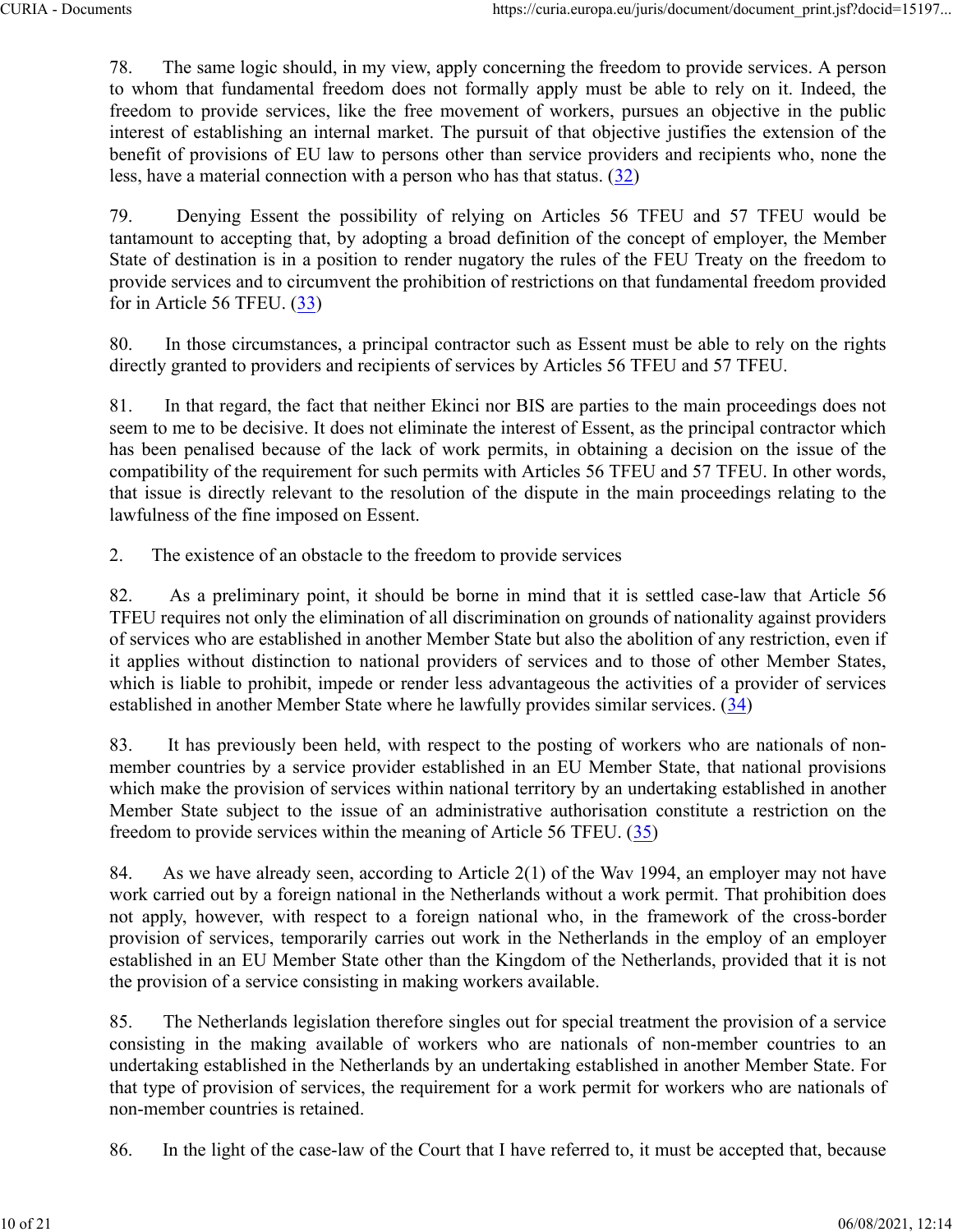of the administrative burden which it entails, the requirement for work permits for workers who are nationals of non-member countries posted to a user undertaking such as BIS by an undertaking providing services established in another Member State, such as Ekinci, constitutes an obstacle to the freedom to provide services, in principle prohibited by Article 56 TFEU.

87. The obtaining of work permits for workers who are nationals of non-member countries who are made available to an undertaking established in the Netherlands by an undertaking established in another Member State is subject to several conditions, such as a prior check that there are no workers available on the national labour market, as well as constraints in terms of time-limits. It is therefore not a mere formality. Specifically, the requirement for work permits may therefore have the effect of discouraging an undertaking such as Ekinci from exercising its freedom to provide services, in so far as it is limited in the selection of the workforce it can readily and in a short time make available to an undertaking established in another Member State.

3. Justification for the obstacle

88. It is settled case-law that where national legislation falling within an area which has not been harmonised at EU level is applicable without distinction to all persons and undertakings operating in the territory of the Member State concerned, it may, notwithstanding its restrictive effect on the freedom to provide services, be justified where it meets an overriding requirement in the public interest and that interest is not already safeguarded by the rules to which the service provider is subject in the Member State in which he is established, and in so far as it is appropriate for securing the attainment of the objective which it pursues and does not go beyond what is necessary in order to attain it.  $(36)$ 

89. The posting of workers who are nationals of non-member countries in the provision of crossborder services has not been harmonised at EU level. That being so, it must therefore be examined whether the restrictions on the freedom to provide services arising from Article 2(1) of the Wav 1994 appear to be justified by an objective in the public interest and, if so, whether they are necessary in order to pursue, effectively and by appropriate means, that objective.

90. Asked about this at the hearing, the Netherlands Government relied on the objective of protecting its national labour market.

91. It should in this regard be borne in mind that, although the desire to avoid disturbances on the labour market is undoubtedly an overriding reason in the public interest, [\(37\)](https://curia.europa.eu/juris/document/document_print.jsf?docid=151973&text=&dir=&doclang=EN&part=1&occ=first&mode=req&pageIndex=1&cid=8221398#Footnote37) the Court has held, on several occasions, that 'workers employed by an undertaking established in a Member State and who are posted to another Member State for the purpose of providing services there do not purport to gain access to the labour market of that second State, as they return to their country of origin or residence after the completion of their work'. [\(38\)](https://curia.europa.eu/juris/document/document_print.jsf?docid=151973&text=&dir=&doclang=EN&part=1&occ=first&mode=req&pageIndex=1&cid=8221398#Footnote38)

92. That being so, the Court has accepted that 'a Member State may check whether an undertaking established in another Member State and which posts in its territory workers who are nationals of a non-Member State is not availing itself of the freedom to provide services for a purpose other than the accomplishment of the service in question, for instance, that of bringing his workers for the purpose of placing them or making them available to others'. [\(39\)](https://curia.europa.eu/juris/document/document_print.jsf?docid=151973&text=&dir=&doclang=EN&part=1&occ=first&mode=req&pageIndex=1&cid=8221398#Footnote39)

93. According to the Court, '[h]owever, such checks must observe the limits imposed by [European Union] law and in particular those stemming from the freedom to provide services, which cannot be rendered illusory and whose exercise may not be made subject to the discretion of the authorities'. ([40\)](https://curia.europa.eu/juris/document/document_print.jsf?docid=151973&text=&dir=&doclang=EN&part=1&occ=first&mode=req&pageIndex=1&cid=8221398#Footnote40)

94. The Court concluded, on several occasions, that the requirement for a work permit for nationals of non-member countries who are hired out for the purposes of providing cross-border services is,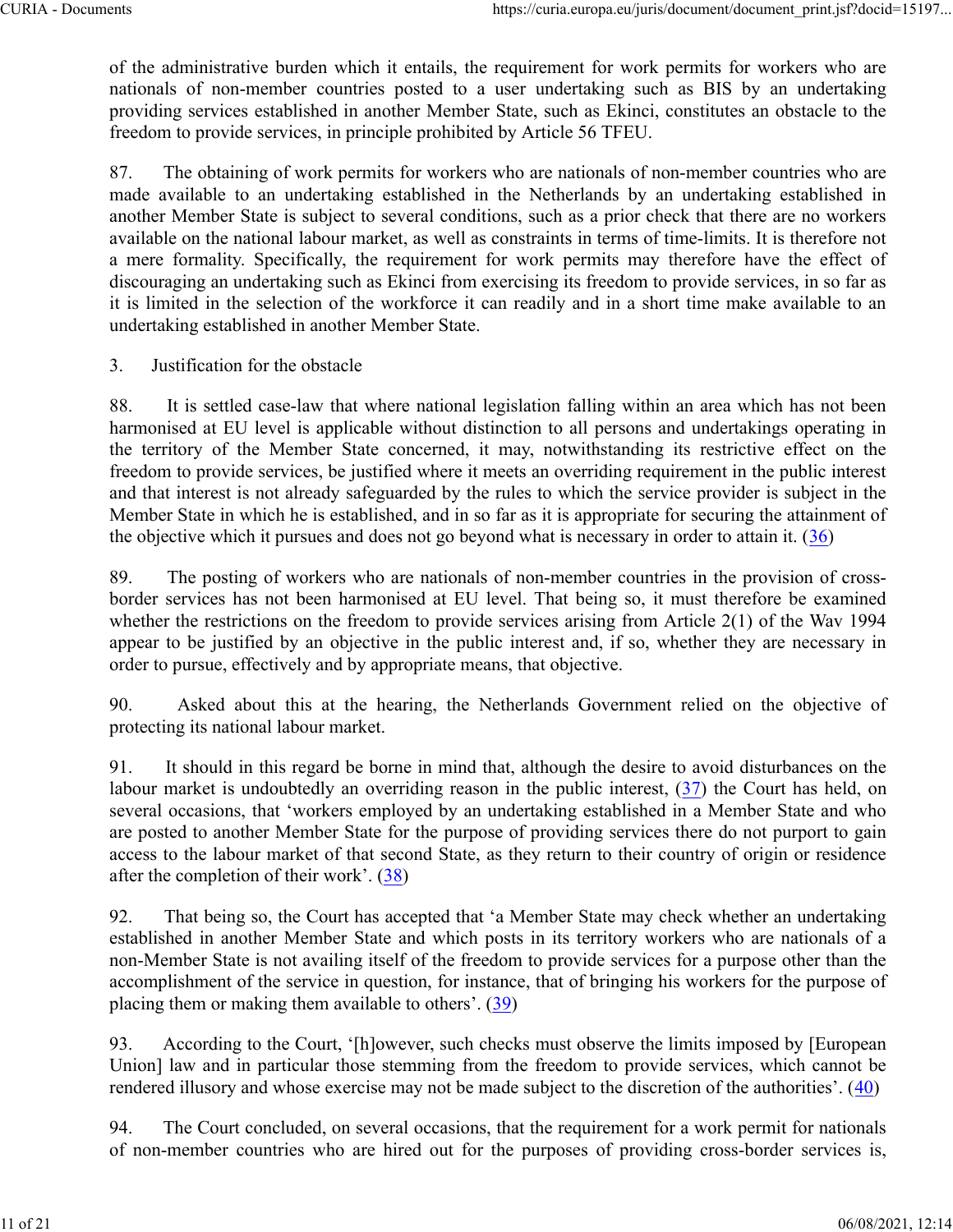because of the formalities and procedural delays inherent in the process, liable to make it less attractive to engage in the freedom to provide services in Member States using posted workers who are nationals of non-member countries. ([41\)](https://curia.europa.eu/juris/document/document_print.jsf?docid=151973&text=&dir=&doclang=EN&part=1&occ=first&mode=req&pageIndex=1&cid=8221398#Footnote41) Since such a requirement is disproportionate in the light of the objectives of guaranteeing, first, the stability of the labour market in the Member State of destination and, secondly, the social welfare of the posted workers, it was held to be contrary to the rules of the FEU Treaty on the freedom to provide services.

95. However, the Court has not yet found it necessary to rule specifically on whether it is compatible with Articles 56 TFEU and 57 TFEU to retain a requirement for a work permit for nationals of nonmember countries whose posting is not incidental to the cross-border provision of a service, but is the exclusive purpose of such a service.

96. In order to understand the novelty and implications of the problem, it is necessary to recall the definition which the Court has given to the making available of workers.

97. In *Vicoplus and Others* (EU:C:2011:64) the Court provided clarification concerning the definition of the activity of an undertaking which, in the wording of Article 1(3)(c) of Directive 96/71, 'being a temporary employment undertaking or placement agency, hire[s] out a worker to a user undertaking established or operating in the territory of a Member State, provided there is an employment relationship between the temporary employment undertaking or placement agency and the worker during the period of posting'.

98. In that judgment, the Court held that 'the hiring-out of workers, within the meaning of Article 1(3)(c) of Directive 96/71, is a service provided for remuneration in respect of which the worker who has been hired out remains in the employ of the undertaking providing the service, no contract of employment being entered into with the user undertaking. It is characterised by the fact that the movement of the worker to the host Member State constitutes the very purpose of the provision of services effected by the undertaking providing the services and that that worker carries out his tasks under the control and direction of the user undertaking'. [\(42\)](https://curia.europa.eu/juris/document/document_print.jsf?docid=151973&text=&dir=&doclang=EN&part=1&occ=first&mode=req&pageIndex=1&cid=8221398#Footnote42)

99. In the light of that definition, it will be for the referring court to determine whether it is actually faced with a situation of the making available of workers satisfying the criteria established by the Court in *Vicoplus and Others* (EU:C:2011:64).

100. I would point out that, under Article 1.1(b) of the Law on the making available of workers, 'the making available of workers' means the posting of workers to another party, for remuneration, with a view to the performance in that party's undertaking, other than under an employment contract concluded with that undertaking, of work ordinarily carried out in that undertaking. That definition appears to be less comprehensive than that adopted by the Court.

101. The referring court will therefore have to make sure that the foreign workers have actually carried out their work under the direction and under the supervision of BIS, not of Ekinci.

102. If that second option were found to apply, it would be a case not of the making available of workers satisfying the criteria established by the Court in *Vicoplus and Others* (EU:C:2011:64) but of a subcontracting contract. [\(43\)](https://curia.europa.eu/juris/document/document_print.jsf?docid=151973&text=&dir=&doclang=EN&part=1&occ=first&mode=req&pageIndex=1&cid=8221398#Footnote43) In such a situation, there is no doubt that the case-law of the Court already prohibits a requirement for a work permit for workers who are nationals of non-member countries who are posted for the purposes of providing cross-border services.

103. If, on the other hand, as appears to be the case, the service in question consists genuinely and exclusively in the making available of workers satisfying the criteria established by the Court in *Vicoplus and Others* (EU:C:2011:64), the case-law of the Court seems to be still uncertain and must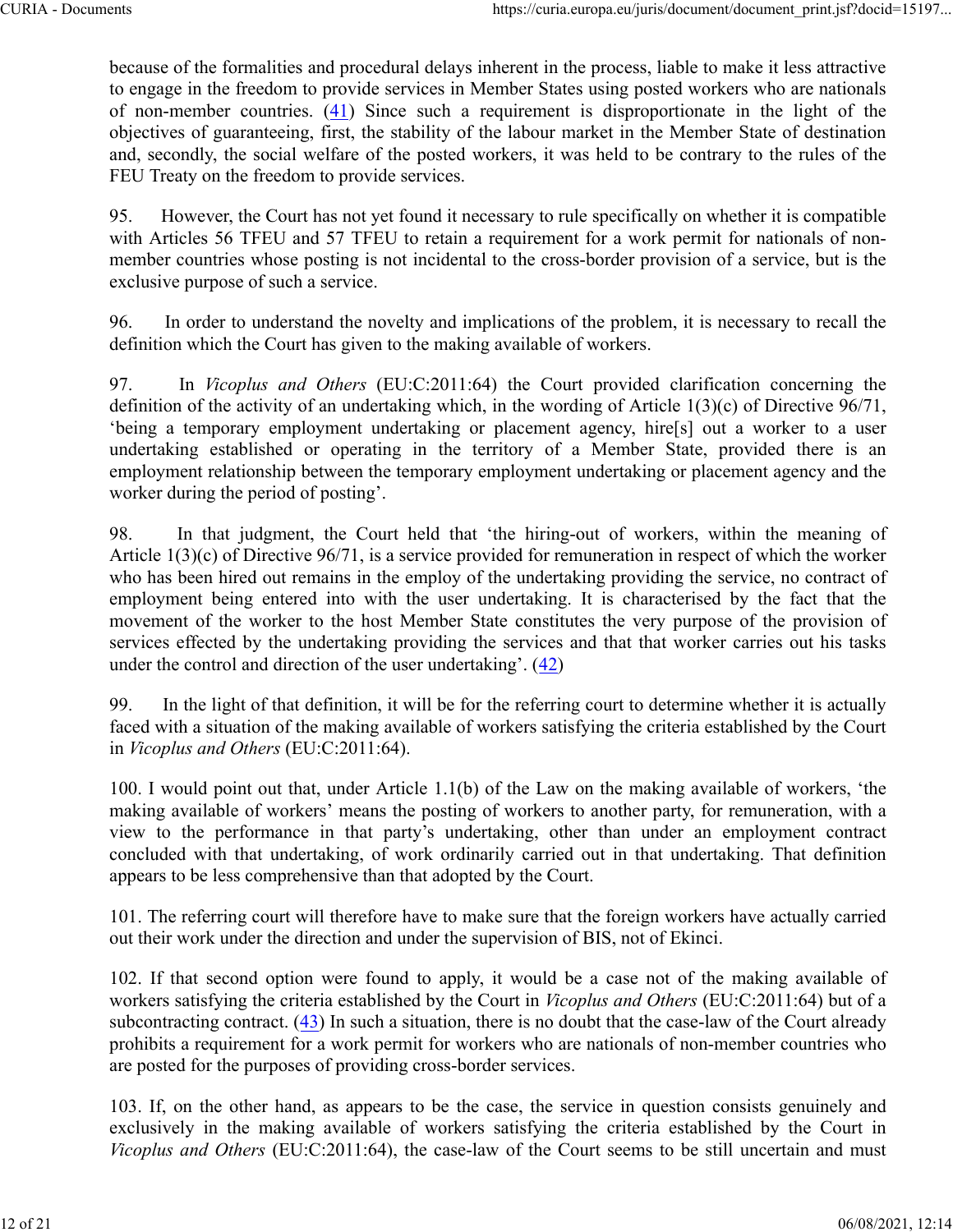therefore be clarified.

104. It follows from the case-law of the Court that the provision of services consisting in the making available of workers has always been considered as a provision of services of a special nature. [\(44\)](https://curia.europa.eu/juris/document/document_print.jsf?docid=151973&text=&dir=&doclang=EN&part=1&occ=first&mode=req&pageIndex=1&cid=8221398#Footnote44) It has, therefore, been the subject of special treatment with legal consequences adapted to its particular nature.

105. In essence, the arguments drawn from the case-law of the Court show that the making available of workers constitutes a provision of services of a special nature, because it is characterised by its objective which is to enable workers to gain access to the labour market of the host Member State. From that point of view, while the making available of workers constitutes an economic activity which falls primarily within the scope of the rules of the FEU Treaty on the freedom to provide services, it cannot be totally isolated from the problems connected with freedom of movement for workers within the European Union.

106. In *Vicoplus and Others* (EU:C:2011:64), the Court emphasised the special nature of the service consisting in the making available of workers. Referring to *Webb*, ([45\)](https://curia.europa.eu/juris/document/document_print.jsf?docid=151973&text=&dir=&doclang=EN&part=1&occ=first&mode=req&pageIndex=1&cid=8221398#Footnote45) it pointed out that 'such activities may have an impact on the labour market of the Member State of the party for whom the services are intended'. [\(46\)](https://curia.europa.eu/juris/document/document_print.jsf?docid=151973&text=&dir=&doclang=EN&part=1&occ=first&mode=req&pageIndex=1&cid=8221398#Footnote46) According to the Court, first, 'employees of agencies for the supply of manpower may in certain circumstances be covered by the provisions of Articles 45 TFEU to 48 TFEU and the European Union regulations adopted in implementation thereof'. [\(47\)](https://curia.europa.eu/juris/document/document_print.jsf?docid=151973&text=&dir=&doclang=EN&part=1&occ=first&mode=req&pageIndex=1&cid=8221398#Footnote47) Secondly, 'owing to the special nature of the employment relationships inherent in the making available of labour, pursuit of that activity directly affects both relations on the labour market and the lawful interests of the workforce concerned'. [\(48\)](https://curia.europa.eu/juris/document/document_print.jsf?docid=151973&text=&dir=&doclang=EN&part=1&occ=first&mode=req&pageIndex=1&cid=8221398#Footnote48)

107. In *Vicoplus and Others* (EU:C:2011:64), the Court also pointed out that, in paragraph 16 of *Rush Portuguesa*, [\(49\)](https://curia.europa.eu/juris/document/document_print.jsf?docid=151973&text=&dir=&doclang=EN&part=1&occ=first&mode=req&pageIndex=1&cid=8221398#Footnote49) it held that 'an undertaking engaged in the making available of labour, although a supplier of services within the meaning of the FEU Treaty, carries on activities which are specifically intended to enable workers to gain access to the labour market of the host Member State'. [\(50\)](https://curia.europa.eu/juris/document/document_print.jsf?docid=151973&text=&dir=&doclang=EN&part=1&occ=first&mode=req&pageIndex=1&cid=8221398#Footnote50)

108. According to the Court '[t]hat finding is justified by the fact that a worker who has been hired out pursuant to Article 1(3)(c) of Directive 96/71 is typically assigned, during the period for which he is made available, to a post within the user undertaking which would otherwise have been occupied by a person employed by that undertaking'. ([51](https://curia.europa.eu/juris/document/document_print.jsf?docid=151973&text=&dir=&doclang=EN&part=1&occ=first&mode=req&pageIndex=1&cid=8221398#Footnote51))

109. It is in the light of those specific characteristics of the making available of workers that the Court held, in paragraph 32 of *Vicoplus and Others* (EU:C:2011:64), that legislation of a Member State which makes the hiring out, in the territory of that State, within the meaning of Article 1(3)(c) of Directive 96/71, of workers who are the nationals of another Member State subject to the obtaining of a work permit must be considered to be 'a measure regulating access of Polish nationals to the labour market of [the first] State within the meaning of Chapter 2, paragraph 2, of Annex XII to the 2003 Act of Accession'. [\(52\)](https://curia.europa.eu/juris/document/document_print.jsf?docid=151973&text=&dir=&doclang=EN&part=1&occ=first&mode=req&pageIndex=1&cid=8221398#Footnote52)

110. The Court concluded from this that '[c]onsequently, that legislation, by which, during the transitional period provided for in Chapter 2, paragraph 2, of Annex XII to the 2003 Act of Accession, the hiring-out, within the meaning of Article 1(3)(c) of Directive 96/71, of Polish nationals in the territory of that State continues to be subject to the obtaining of a work permit, is compatible with Articles 56 TFEU and 57 TFEU'. [\(53\)](https://curia.europa.eu/juris/document/document_print.jsf?docid=151973&text=&dir=&doclang=EN&part=1&occ=first&mode=req&pageIndex=1&cid=8221398#Footnote53)

111. Can such reasoning automatically be applied, as suggested by the referring court, to a situation such as that at issue in the main proceedings, where the requirement for a work permit concerns the hiring out within the meaning of Article 1(3)(c) of Directive 96/71 of nationals of non-member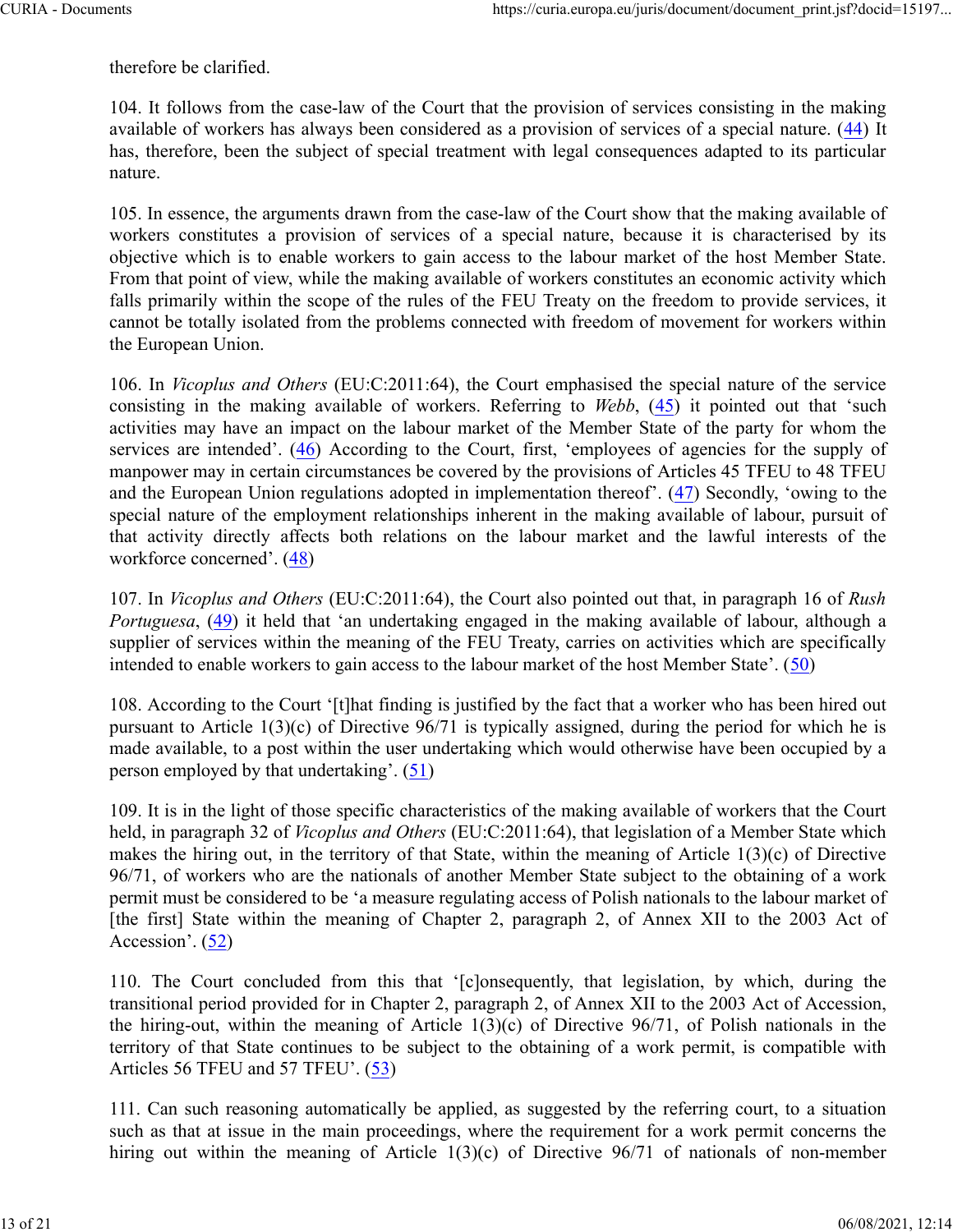countries?

112. In my opinion, the answer to this question must be negative.

113. It must be pointed out that the conclusion which the Court reached in *Vicoplus and Others*, EU:C:2011:64, is indeed motivated by the particular nature of the service of making workers available, but also by the purpose of the transitional provision which it was asked to interpret.

114. In that regard, the Court considered that the finding which it reached also necessarily followed 'from the purpose of that provision, which is intended to prevent, following the accession to the European Union of new Member States, disturbances on the labour market of the existing Member States due to the immediate arrival of a large number of workers who are nationals of those new States'. ([54\)](https://curia.europa.eu/juris/document/document_print.jsf?docid=151973&text=&dir=&doclang=EN&part=1&occ=first&mode=req&pageIndex=1&cid=8221398#Footnote54) The Court added that '[t]hat purpose is apparent from, inter alia, Chapter 2, paragraph 5, of Annex XII to the 2003 Act of Accession in so far as that paragraph provides the possibility for a Member State, in case of serious disturbances of its labour market or threat thereof, to continue to apply the measures referred to in Chapter 2, paragraph 2, until the end of the seven-year period following the date of accession of the Republic of Poland'. [\(55\)](https://curia.europa.eu/juris/document/document_print.jsf?docid=151973&text=&dir=&doclang=EN&part=1&occ=first&mode=req&pageIndex=1&cid=8221398#Footnote55)

115. Having regard to that purpose, 'it seems artificial to draw a distinction with regard to the influx of workers on the labour market of a Member State according to whether they gain access to it by means of the making available of labour or directly and independently because in both cases that potentially large movement of workers is capable of disturbing that labour market'. [\(56\)](https://curia.europa.eu/juris/document/document_print.jsf?docid=151973&text=&dir=&doclang=EN&part=1&occ=first&mode=req&pageIndex=1&cid=8221398#Footnote56) Accordingly, '[t]o exclude the making available of labour from the scope of Chapter 2, paragraph 2, of Annex XII to the 2003 Act of Accession would  $\ldots$  be liable to deprive that provision of much of its effectiveness'. [\(57\)](https://curia.europa.eu/juris/document/document_print.jsf?docid=151973&text=&dir=&doclang=EN&part=1&occ=first&mode=req&pageIndex=1&cid=8221398#Footnote57)

116. Accordingly, in *Vicoplus and Others* (EU:C:2011:64), the Court considered that the requirement of a work permit under Article 2(1) of the Wav 1994 for the provision of a service consisting in making workers available was a proportionate measure in the light of Articles 56 TFEU and 57 TFEU, in view of the reservation set out in Chapter 2, paragraph 2, of Annex XII to the 2003 Act of Accession with regard to the free movement of workers, of the particular purpose of that provision and of the need to safeguard its effectiveness.

117. Where the specific purpose of the Member State of destination of the workers made available, consisting in protecting its labour market against an immediate and potentially substantial influx of workers following the accession to the European Union of new Member States, is no longer relevant, the question must be asked whether retaining on a permanent basis the need for a work permit for workers who are nationals of non-member countries made available by an undertaking established in another Member State is proportionate to the objective of ensuring, in a general way, the stability of the labour market of the Member State of destination of the workers made available.

118. I consider that although, in that it constitutes a form of access to the labour market of that State, the making available of workers may be subject to the requirement for a work permit for a transitional period following the accession to the European Union of new Member States, a period characterised by a certain and increased risk of immediate and substantial disruption of the labour market of that State, retaining on a permanent basis the need for such a work permit for workers who are nationals of nonmember countries made available by an undertaking established in another Member State has an unduly adverse effect on the freedom to provide services. In the latter situation, it is not possible to identify the same type of risk of undermining the stability of the labour market of the Member State of destination of the workers made available.

119. The referring court, in my opinion, draws erroneous conclusions from paragraph 37 of the judgment in *Vicoplus and Others* (EU:C:2011:64). In that paragraph, the Court recalls, referring to its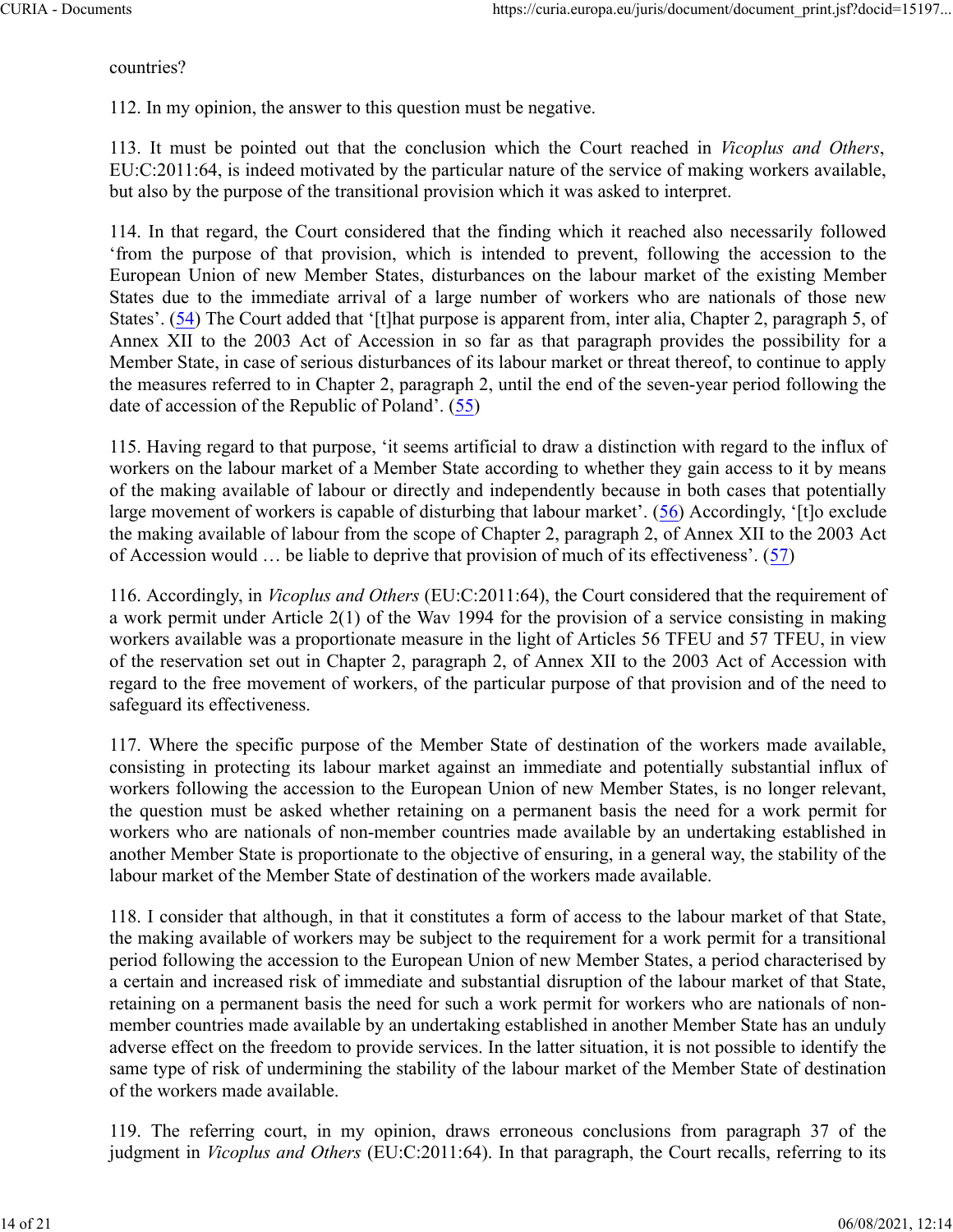previous judgments, that 'a Member State must be in a position to ascertain, subject to observance of the limits imposed by EU law, that a provision of services is not, in actual fact, intended to make available labour which is not covered by the free movement of workers'. The referring court, interpreting that judgment broadly, infers that Articles 56 TFEU and 57 TFEU do not preclude a Member State making the hiring out within the meaning of Article 1(3)(c) of Directive 96/71 in its territory of workers from a non-member country subject to the obtaining of a work permit.

120. Such an interpretation is tantamount to considering that, since the making available of workers has the effect of allowing the relevant workers who are nationals of non-member countries to access the labour market of the Member State of destination, the latter is entitled to retain in connection with those workers its national measures governing their access to that Member State's labour market.

121. I consider that this disregards a little too quickly the requirement, expressly referred to by the Court, that the power of verification available to the Member States must observe the limits imposed by EU law. I would recall that the Court has had occasion to explain that those limits include 'those stemming from the freedom to provide services, which cannot be rendered illusory and whose exercise may not be made subject to the discretion of the authorities'. [\(58\)](https://curia.europa.eu/juris/document/document_print.jsf?docid=151973&text=&dir=&doclang=EN&part=1&occ=first&mode=req&pageIndex=1&cid=8221398#Footnote58)

122. Although, by that power of verification, Member States must be able to ascertain the true nature of a posting of workers which is carried out in their territory and to apply to it, accordingly, suitable control measures, recognition of such a power does not mean, in my opinion, that the Member States are entitled to retain, on a permanent basis, a requirement for a work permit for nationals of a nonmember country who are made available in their territory by an undertaking established in another Member State. A contrary conclusion would discourage an undertaking such as Ekinci from making its workforce available to an undertaking such as BIS. It would render illusory provision of the crossborder service of making workers available where they are nationals of non-member countries.

123. Moreover, it must not be overlooked that the making available of workers, in that it constitutes a provision of services, is by its very nature temporary. [\(59\)](https://curia.europa.eu/juris/document/document_print.jsf?docid=151973&text=&dir=&doclang=EN&part=1&occ=first&mode=req&pageIndex=1&cid=8221398#Footnote59)

124. Consequently, although it does indeed constitute a form of access to the labour market of the Member State of destination, it is in no way intended to allow nationals of non-member countries who are hired out to integrate into that Member State on a permanent basis.

125. In those circumstances, the Member State of destination cannot impose all the conditions which would be imposed in the case where the worker wished to be integrated on a stable or permanent basis into its labour market.

126. In that connection, the Court has repeatedly held that a Member State may not make the provision of services in its territory subject to compliance with all the conditions required for establishment and thereby deprive of all practical effectiveness the provisions whose object is to guarantee the freedom to provide services. [\(60\)](https://curia.europa.eu/juris/document/document_print.jsf?docid=151973&text=&dir=&doclang=EN&part=1&occ=first&mode=req&pageIndex=1&cid=8221398#Footnote60) By analogy, a Member State cannot, in my opinion, make the service of making available workers who are nationals of non-member countries subject to all the requirements governing the direct access of those workers to its labour market, and thereby deprive of all practical effectiveness the provisions of the FEU Treaty whose object is to guarantee the freedom to provide services.

127. As the Netherlands Government acknowledges, BIS used the workers who were nationals of nonmember countries only for the specific task which was to be carried out on behalf of Essent. The foreign workers were therefore in the Netherlands only in connection with that specific task. After completing that task, they left the Netherlands and returned to Germany. [\(61\)](https://curia.europa.eu/juris/document/document_print.jsf?docid=151973&text=&dir=&doclang=EN&part=1&occ=first&mode=req&pageIndex=1&cid=8221398#Footnote61) Accordingly, the Netherlands Government itself finds that the nationals of non-member countries concerned in the main proceedings did not intend to integrate into the labour market of the Kingdom of the Netherlands. ([62\)](https://curia.europa.eu/juris/document/document_print.jsf?docid=151973&text=&dir=&doclang=EN&part=1&occ=first&mode=req&pageIndex=1&cid=8221398#Footnote62)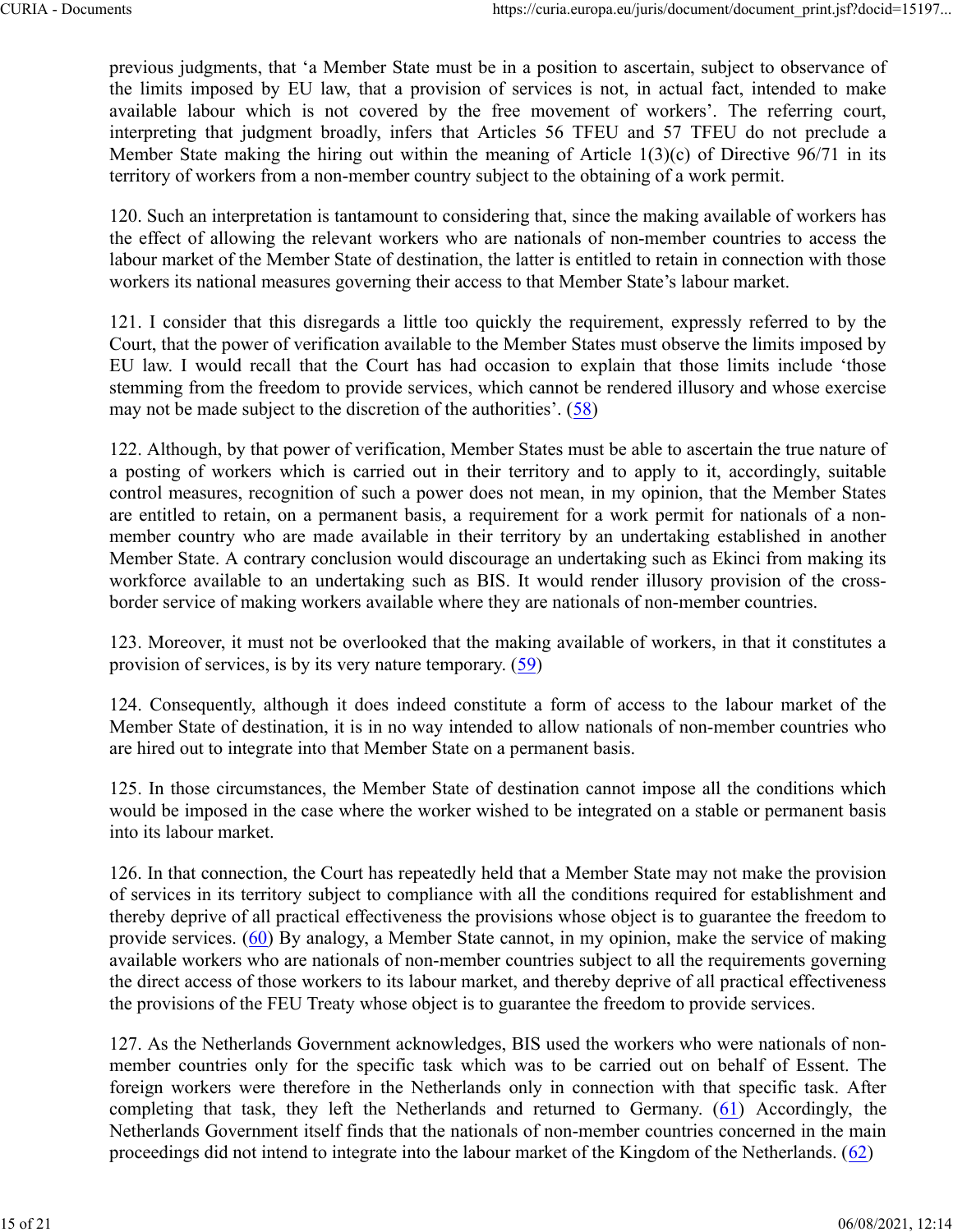128. Although, in such a context, the retention on a permanent basis by a Member State of a requirement for a work permit for nationals of non-member countries who are made available to an undertaking established in that State by an undertaking established in another Member State seems to me to have an unduly adverse effect on the freedom to provide services, it is none the less essential, in my view, that the Member State of destination be allowed powers of control suitable to the particular nature of the service of making workers available.

129. In particular, the Member State of destination must be in a position to verify that the provision of a service consisting in the making available of workers who are nationals of non-member countries is not, in fact, used with the purpose of circumventing its national immigration law and national legislation on the employment of nationals of non-member countries. In other words, the Member State of destination must be allowed to guard against misuse of the freedom to provide services, where that freedom is used for the sole purpose of circumventing the restrictions which Member States are entitled to impose on nationals of non-member countries who wish to engage in paid employment in their territory.

130. The control measures which the Member State of destination may implement include verifying that the workers are made available in order to carry out, at an undertaking established in that State, a specific task for a limited period.

131. Moreover, the Member State of destination is entitled to implement the measures necessary to ensure the return of workers who are nationals of non-member countries to their Member State of residence at the end of their posting.

132. I would refer in this regard to the measures cited by the Court as examples which are less restrictive measures than a work permit. Thus it has referred to 'an obligation imposed on a serviceproviding undertaking to report beforehand to the local authorities on the presence of one or more deployed workers, the anticipated duration of their presence and the provision or provisions of services justifying the deployment'. [\(63\)](https://curia.europa.eu/juris/document/document_print.jsf?docid=151973&text=&dir=&doclang=EN&part=1&occ=first&mode=req&pageIndex=1&cid=8221398#Footnote63) According to the Court, such an obligation 'would enable those authorities to monitor compliance with [the] social welfare legislation [of the Member State concerned] during the deployment while at the same time taking account of the obligations by which the undertaking is already bound under the social welfare legislation applicable in the Member State of origin'.  $(64)$  $(64)$ 

133. The Court has also cited as a measure less restrictive than a work permit '[a]n obligation imposed on a service-providing undertaking to provide the local authorities with information showing that the situation of the workers concerned is lawful as regards matters such as residence, work permit and social coverage in the Member State in which that undertaking employs them'. ([65\)](https://curia.europa.eu/juris/document/document_print.jsf?docid=151973&text=&dir=&doclang=EN&part=1&occ=first&mode=req&pageIndex=1&cid=8221398#Footnote65) According to the Court, such an obligation 'would give those authorities, in a less restrictive but just as effective a manner as the [requirement for a work permit], a guarantee that the situation of those workers is lawful and that they are carrying on their main activity in the Member State in which the service-providing undertaking is established. Combined with the information provided by that undertaking concerning the anticipated period of deployment …, that information would enable the … authorities [of the Member State of destination] to take, as appropriate, the measures necessary at the end of that period'. ([66\)](https://curia.europa.eu/juris/document/document_print.jsf?docid=151973&text=&dir=&doclang=EN&part=1&occ=first&mode=req&pageIndex=1&cid=8221398#Footnote66)

#### **II – Conclusion**

134. In view of the foregoing considerations, I propose that the Court should answer as follows the questions referred by the Raad van State:

Articles 56 TFEU and 57 TFEU must be interpreted as precluding legislation of a Member State, such as that at issue in the main proceedings, which makes the hiring out, within the meaning of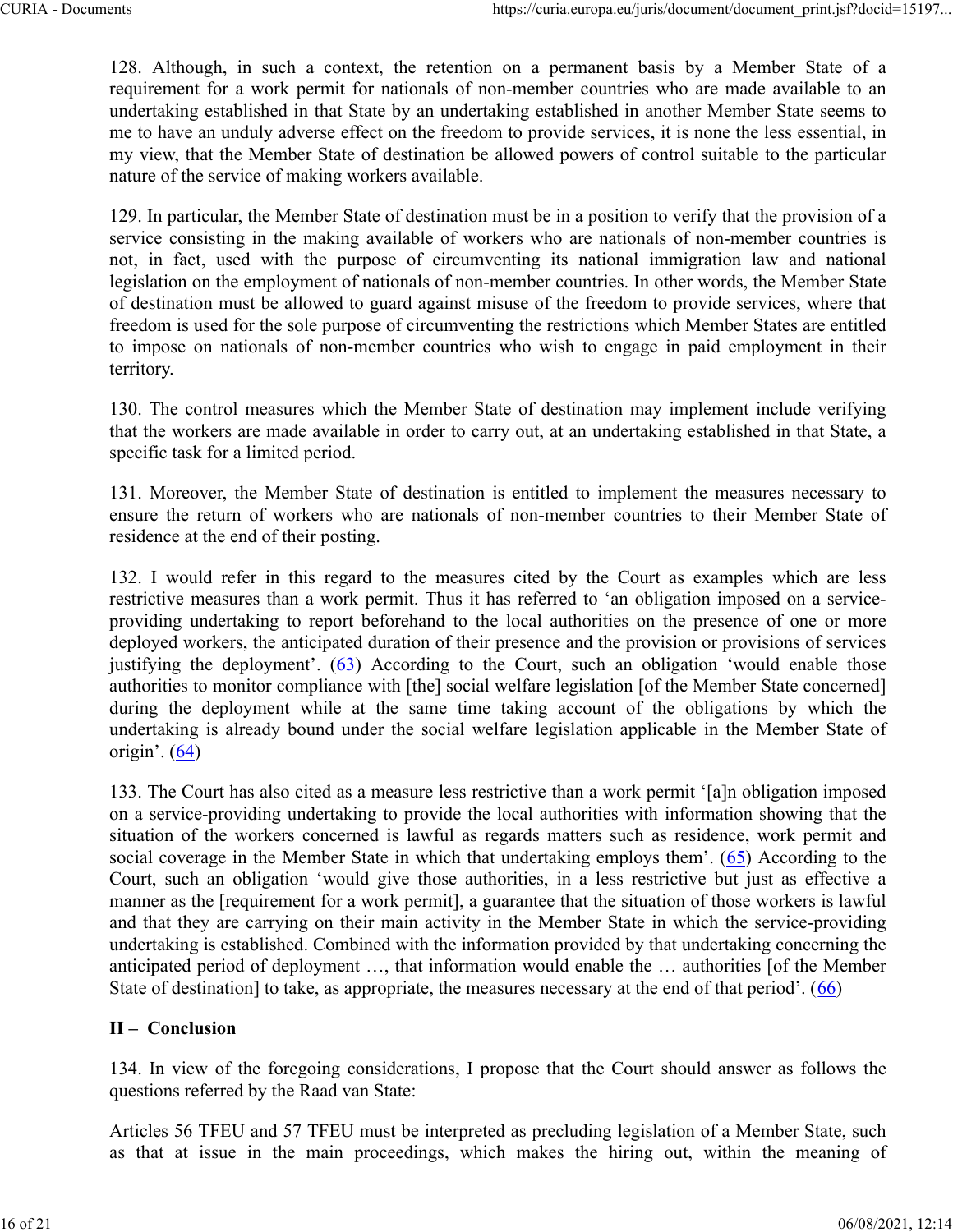Article 1(3)(c) of Directive 96/71/EC of the European Parliament and of the Council of 16 December 1996 concerning the posting of workers in the framework of the provision of services, in the territory of that State of workers who are nationals of a non-member country subject to the obtaining of a work permit.

[1](https://curia.europa.eu/juris/document/document_print.jsf?docid=151973&text=&dir=&doclang=EN&part=1&occ=first&mode=req&pageIndex=1&cid=8221398#Footref1) – Original language: French.

 $2 2 -$  Stb. 1994, No 959.

 $\frac{3}{2}$  $\frac{3}{2}$  $\frac{3}{2}$  – OJ 1997 L 18, p. 1.

 $\frac{4}{1}$  $\frac{4}{1}$  $\frac{4}{1}$  – C-307/09 to C-309/09, EU:C:2011:64.

[5](https://curia.europa.eu/juris/document/document_print.jsf?docid=151973&text=&dir=&doclang=EN&part=1&occ=first&mode=req&pageIndex=1&cid=8221398#Footref5) – Protocol, signed on 23 November 1970 at Brussels and concluded, approved and confirmed on behalf of the Community by Council Regulation (EEC) No 2760/72 of 19 December 1972 (OJ 1973 C 113, p. 17, 'the Additional Protocol'). For the European part of the Kingdom of the Netherlands, the Additional Protocol entered into force on 1 January 1973.

 $6 6 -$  Agreement signed on 12 September 1963 at Ankara by the Republic of Turkey, of the one part, and the Member States of the EEC and the Community, of the other part, and concluded, approved and confirmed on behalf of the Community by Council Decision 64/732/EEC of 23 December 1963 (OJ 1973 C 113, p. 1).

[7](https://curia.europa.eu/juris/document/document_print.jsf?docid=151973&text=&dir=&doclang=EN&part=1&occ=first&mode=req&pageIndex=1&cid=8221398#Footref7) – Stb. 1978, No 737, 'the Wabw'.

[8](https://curia.europa.eu/juris/document/document_print.jsf?docid=151973&text=&dir=&doclang=EN&part=1&occ=first&mode=req&pageIndex=1&cid=8221398#Footref8) – Stb. 1965, No 379, 'the Law on the making available of workers'.

[9](https://curia.europa.eu/juris/document/document_print.jsf?docid=151973&text=&dir=&doclang=EN&part=1&occ=first&mode=req&pageIndex=1&cid=8221398#Footref9) – Stb. 2009, No 265.

[10](https://curia.europa.eu/juris/document/document_print.jsf?docid=151973&text=&dir=&doclang=EN&part=1&occ=first&mode=req&pageIndex=1&cid=8221398#Footref10) – See, in particular, judgment in *Vicoplus and Others*, EU:C:2011:64, paragraph 22 and the case-law cited.

[11](https://curia.europa.eu/juris/document/document_print.jsf?docid=151973&text=&dir=&doclang=EN&part=1&occ=first&mode=req&pageIndex=1&cid=8221398#Footref11) – See, in particular, judgment in *Demir*, C 225/12, EU:C:2013:725, paragraph 33 and the case-law cited.

[12](https://curia.europa.eu/juris/document/document_print.jsf?docid=151973&text=&dir=&doclang=EN&part=1&occ=first&mode=req&pageIndex=1&cid=8221398#Footref12) – See, in particular, judgment in *Derin*, C‑325/05, EU:C:2007:442, paragraph 66 and the case-law cited. See also judgment in *Demirkan*, C-221/11, EU:C:2013:583, paragraph 53.

[13](https://curia.europa.eu/juris/document/document_print.jsf?docid=151973&text=&dir=&doclang=EN&part=1&occ=first&mode=req&pageIndex=1&cid=8221398#Footref13) – Judgment in *Sahin*, C‑242/06, EU:C:2009:554, paragraph 51.

 $14 - C$  $14 - C$ -317/01 and C-369/01, EU:C:2003:572.

[15](https://curia.europa.eu/juris/document/document_print.jsf?docid=151973&text=&dir=&doclang=EN&part=1&occ=first&mode=req&pageIndex=1&cid=8221398#Footref15) – Paragraph 89.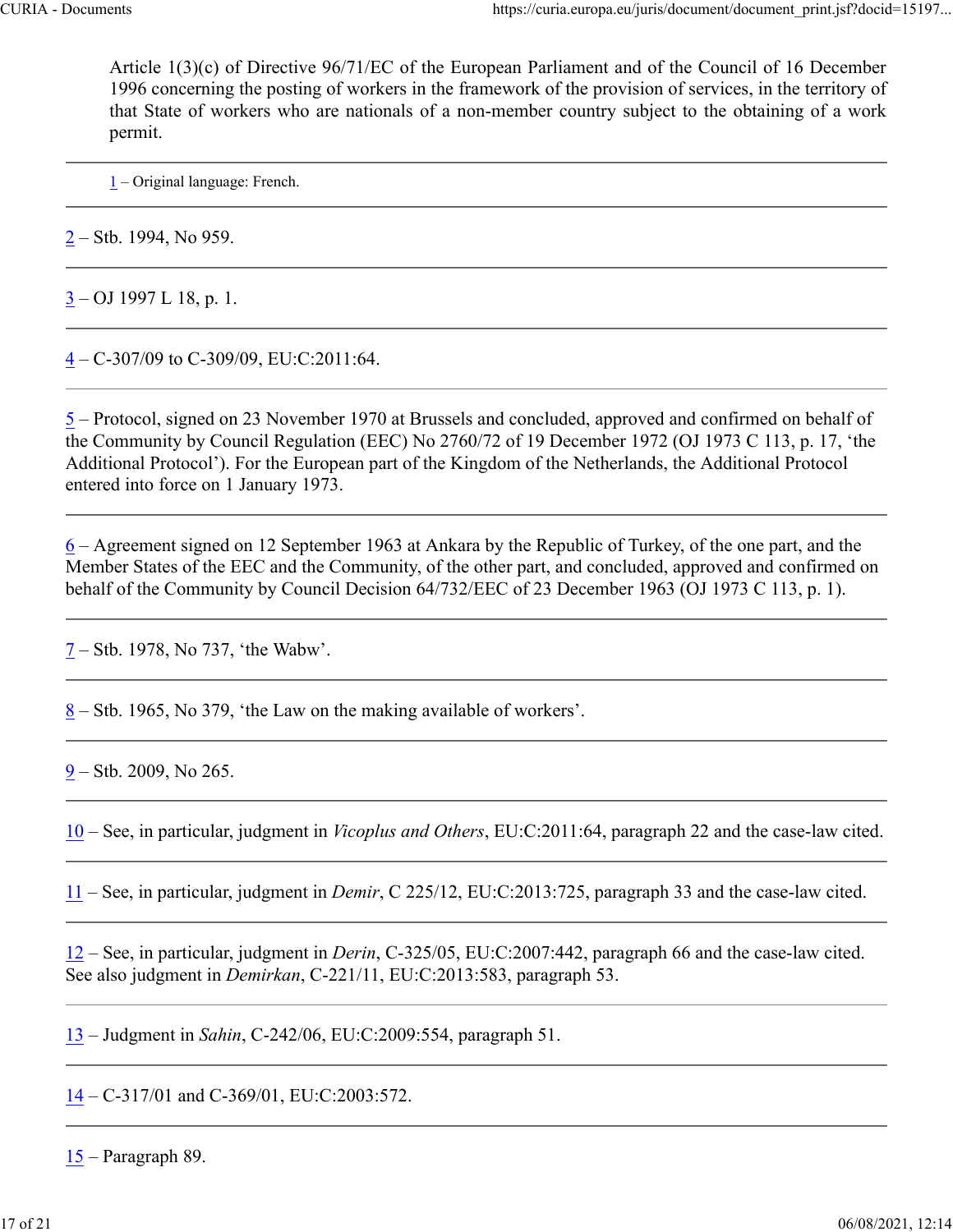[16](https://curia.europa.eu/juris/document/document_print.jsf?docid=151973&text=&dir=&doclang=EN&part=1&occ=first&mode=req&pageIndex=1&cid=8221398#Footref16) – Ibid.

 $17 17 -$  Ibid.

[18](https://curia.europa.eu/juris/document/document_print.jsf?docid=151973&text=&dir=&doclang=EN&part=1&occ=first&mode=req&pageIndex=1&cid=8221398#Footref18) – Judgment in *Abatay and Others*, EU:C:2003:572, paragraph 90.

[19](https://curia.europa.eu/juris/document/document_print.jsf?docid=151973&text=&dir=&doclang=EN&part=1&occ=first&mode=req&pageIndex=1&cid=8221398#Footref19) – See, in particular, judgment in *Demirkan*, EU:C:2013:583, paragraph 37 and the case-law cited.

[20](https://curia.europa.eu/juris/document/document_print.jsf?docid=151973&text=&dir=&doclang=EN&part=1&occ=first&mode=req&pageIndex=1&cid=8221398#Footref20) – Ibid., paragraph 38 and the case-law cited.

[21](https://curia.europa.eu/juris/document/document_print.jsf?docid=151973&text=&dir=&doclang=EN&part=1&occ=first&mode=req&pageIndex=1&cid=8221398#Footref21) – Ibid., paragraph 39 and the case-law cited.

[22](https://curia.europa.eu/juris/document/document_print.jsf?docid=151973&text=&dir=&doclang=EN&part=1&occ=first&mode=req&pageIndex=1&cid=8221398#Footref22) – Paragraphs 105 and 106.

[23](https://curia.europa.eu/juris/document/document_print.jsf?docid=151973&text=&dir=&doclang=EN&part=1&occ=first&mode=req&pageIndex=1&cid=8221398#Footref23) – Paragraph 117, sixth indent.

[24](https://curia.europa.eu/juris/document/document_print.jsf?docid=151973&text=&dir=&doclang=EN&part=1&occ=first&mode=req&pageIndex=1&cid=8221398#Footref24) – Judgment in *Demirkan*, EU:C:2013:583, paragraph 43 and the case-law cited. The Court nevertheless pointed out, in that same judgment, that 'the objective of Article 41(1) of the Additional Protocol and the context of that provision are fundamentally different from those of Article 56 TFEU, especially in so far as concerns the applicability of those provisions to recipients of services' (paragraph 49). Accordingly, 'the notion of "freedom to provide services" in Article 41(1) of the Additional Protocol must be interpreted as not encompassing freedom for Turkish nationals who are the recipients of services to visit a Member State in order to obtain services' (paragraph 63).

[25](https://curia.europa.eu/juris/document/document_print.jsf?docid=151973&text=&dir=&doclang=EN&part=1&occ=first&mode=req&pageIndex=1&cid=8221398#Footref25) – With respect to that latter situation, see judgment in *Soysal and Savatli*, C‑228/06, EU:C:2009:101.

[26](https://curia.europa.eu/juris/document/document_print.jsf?docid=151973&text=&dir=&doclang=EN&part=1&occ=first&mode=req&pageIndex=1&cid=8221398#Footref26) – Judgment in *Vicoplus and Others*, EU:C:2011:64, paragraph 27 and the case-law cited.

[27](https://curia.europa.eu/juris/document/document_print.jsf?docid=151973&text=&dir=&doclang=EN&part=1&occ=first&mode=req&pageIndex=1&cid=8221398#Footref27) – See, in particular, judgment in *Commission* v *Luxembourg*, C‑445/03, EU:C:2004:655.

[28](https://curia.europa.eu/juris/document/document_print.jsf?docid=151973&text=&dir=&doclang=EN&part=1&occ=first&mode=req&pageIndex=1&cid=8221398#Footref28) – See Muller, F., 'L'affaire Flamanville: détachement ou fraude sociale?', *Droit social,* No 7/8, 2012, p. 675, in particular p. 685.

[29](https://curia.europa.eu/juris/document/document_print.jsf?docid=151973&text=&dir=&doclang=EN&part=1&occ=first&mode=req&pageIndex=1&cid=8221398#Footref29) – See, in particular, judgment in *Caves Krier Frères*, C‑379/11, EU:C:2012:798, paragraph 28 and the case-law cited.

[30](https://curia.europa.eu/juris/document/document_print.jsf?docid=151973&text=&dir=&doclang=EN&part=1&occ=first&mode=req&pageIndex=1&cid=8221398#Footref30) – See, in particular, judgment in *Las*, C‑202/11, EU:C:2013:239, paragraph 18 and the case-law cited.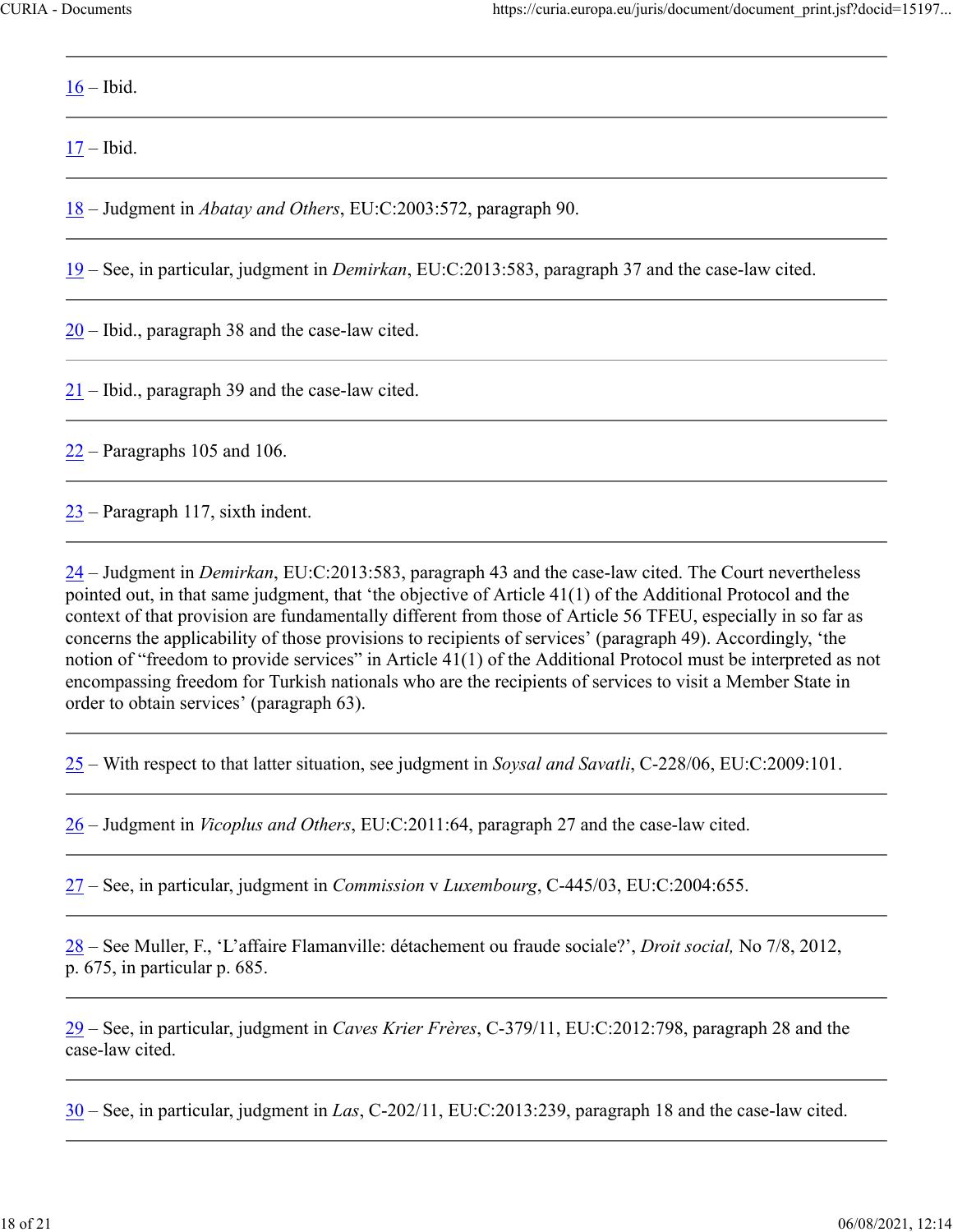[31](https://curia.europa.eu/juris/document/document_print.jsf?docid=151973&text=&dir=&doclang=EN&part=1&occ=first&mode=req&pageIndex=1&cid=8221398#Footref31) – In the judgment in *ITC*, C‑208/05, EU:C:2007:16, the Court thus accepted that a private-sector recruitment agency which had concluded a recruitment contract with a person seeking employment could rely on the rights directly granted to European Union workers by Article 45 TFEU (paragraph 25).

[32](https://curia.europa.eu/juris/document/document_print.jsf?docid=151973&text=&dir=&doclang=EN&part=1&occ=first&mode=req&pageIndex=1&cid=8221398#Footref32) – See, by analogy, points 19 and 21 of the Opinion of Advocate General Fennelly in *Clean Car Autoservice*, C‑350/96, EU:C:1997:587.

[33](https://curia.europa.eu/juris/document/document_print.jsf?docid=151973&text=&dir=&doclang=EN&part=1&occ=first&mode=req&pageIndex=1&cid=8221398#Footref33) – See, by analogy, judgment in *Clean Car Autoservice*, EU:C:1998:205, paragraph 21.

[34](https://curia.europa.eu/juris/document/document_print.jsf?docid=151973&text=&dir=&doclang=EN&part=1&occ=first&mode=req&pageIndex=1&cid=8221398#Footref34) – See, in particular, judgment in *dos Santos Palhota and Others*, C‑515/08, EU:C:2010:589, paragraph 29 and the case-law cited.

[35](https://curia.europa.eu/juris/document/document_print.jsf?docid=151973&text=&dir=&doclang=EN&part=1&occ=first&mode=req&pageIndex=1&cid=8221398#Footref35) – See, in particular, judgment in *Commission* v *Austria*, C‑168/04, EU:C:2006:595, paragraph 40 and the case-law cited.

[36](https://curia.europa.eu/juris/document/document_print.jsf?docid=151973&text=&dir=&doclang=EN&part=1&occ=first&mode=req&pageIndex=1&cid=8221398#Footref36) – See, in particular, judgment in *dos Santos Palhota and Others*, EU:C:2010:589, paragraph 45 and the case-law cited.

[37](https://curia.europa.eu/juris/document/document_print.jsf?docid=151973&text=&dir=&doclang=EN&part=1&occ=first&mode=req&pageIndex=1&cid=8221398#Footref37) – See, in particular, judgment in *Commission* v *Luxembourg*, EU:C:2004:655, paragraph 38 and the caselaw cited.

[38](https://curia.europa.eu/juris/document/document_print.jsf?docid=151973&text=&dir=&doclang=EN&part=1&occ=first&mode=req&pageIndex=1&cid=8221398#Footref38) – See, in particular, judgment in *Commission* v *Austria*, EU:C:2006:595, paragraph 55 and the case-law cited.

[39](https://curia.europa.eu/juris/document/document_print.jsf?docid=151973&text=&dir=&doclang=EN&part=1&occ=first&mode=req&pageIndex=1&cid=8221398#Footref39) – Ibid., paragraph 56 and the case-law cited.

[40](https://curia.europa.eu/juris/document/document_print.jsf?docid=151973&text=&dir=&doclang=EN&part=1&occ=first&mode=req&pageIndex=1&cid=8221398#Footref40) – See, in particular, judgment in *Commission* v *Luxembourg*, EU:C:2004:655, paragraph 40 and the caselaw cited.

 $\frac{41}{1}$  $\frac{41}{1}$  $\frac{41}{1}$  – Ibid., paragraph 41.

[42](https://curia.europa.eu/juris/document/document_print.jsf?docid=151973&text=&dir=&doclang=EN&part=1&occ=first&mode=req&pageIndex=1&cid=8221398#Footref42) – Judgment in *Vicoplus and Others*, EU:C:2011:64, paragraph 51.

[43](https://curia.europa.eu/juris/document/document_print.jsf?docid=151973&text=&dir=&doclang=EN&part=1&occ=first&mode=req&pageIndex=1&cid=8221398#Footref43) – See, in that regard, points 62 to 64 of my Opinion in *Vicoplus and Others*, EU:C:2010:510.

[44](https://curia.europa.eu/juris/document/document_print.jsf?docid=151973&text=&dir=&doclang=EN&part=1&occ=first&mode=req&pageIndex=1&cid=8221398#Footref44) – I have had the opportunity to expand on that aspect in points 31 to 43 of my Opinion in *Vicoplus and Others*, EU:C:2010:510, points to which I would refer.

[45](https://curia.europa.eu/juris/document/document_print.jsf?docid=151973&text=&dir=&doclang=EN&part=1&occ=first&mode=req&pageIndex=1&cid=8221398#Footref45) – 279/80, EU:C:1981:314.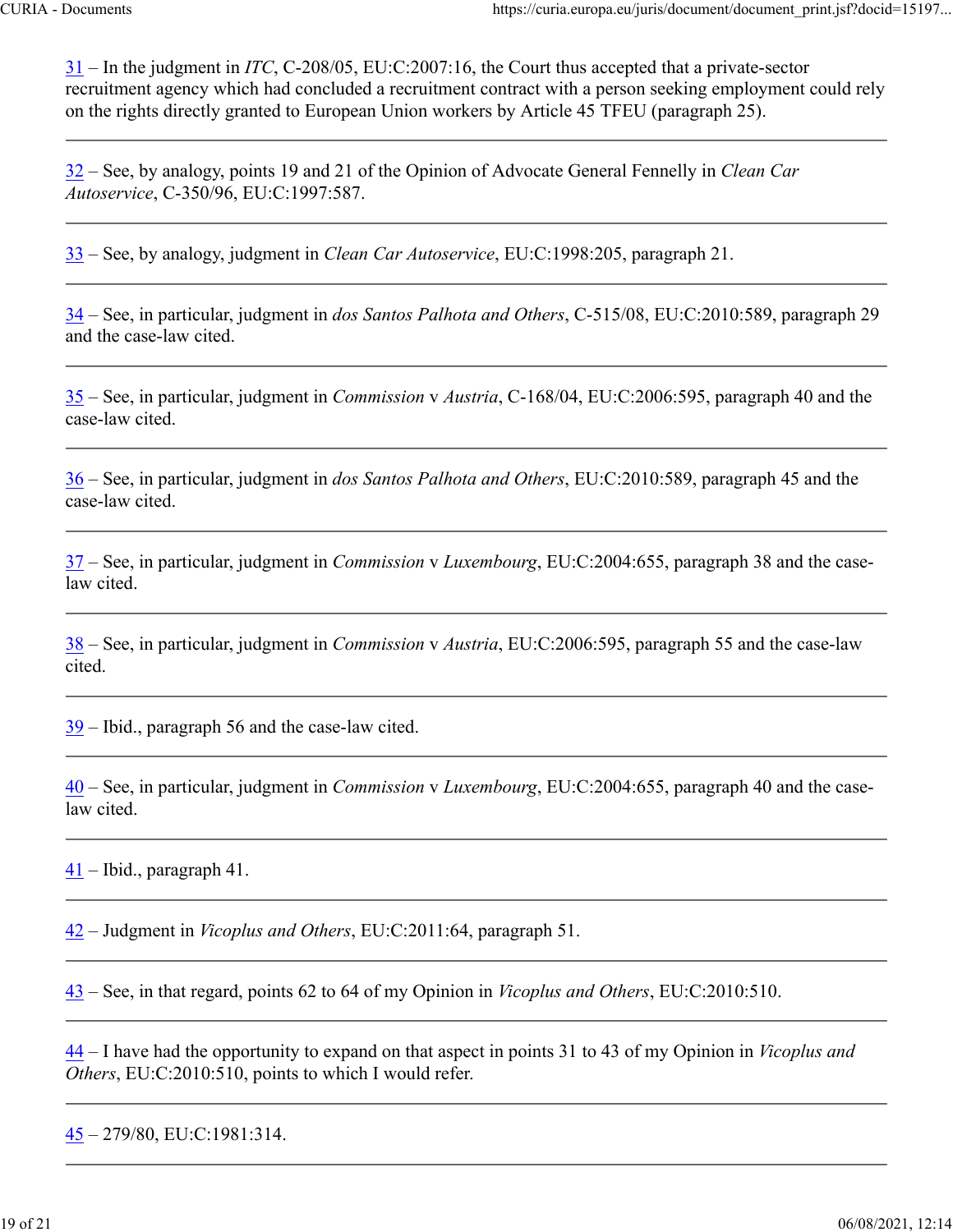– Judgment in *Vicoplus and Others*, EU:C:2011:64, paragraph 28 and the case-law cited.

 $\frac{47}{ }$  $\frac{47}{ }$  $\frac{47}{ }$  – Ibid.

– Ibid., paragraph 29 and the case-law cited.

– C‑113/89, EU:C:1990:142.

– *Vicoplus and Others*, EU:C:2011:64, paragraph 30.

– Ibid., paragraph 31.

 – Act concerning the conditions of accession of the Czech Republic, the Republic of Estonia, the Republic of Cyprus, the Republic of Latvia, the Republic of Lithuania, the Republic of Hungary, the Republic of Malta, the Republic of Poland, the Republic of Slovenia and the Slovak Republic and the adjustments to the Treaties on which the European Union is founded (OJ 2003 L 236, p. 33) ('the 2003 Act of Accession').

– Judgment in *Vicoplus and Others*, EU:C:2011:64, paragraph 33.

– Judgment in *Vicoplus and Others*, EU:C:2011:64, paragraph 34 and the case-law cited.

– Ibid.

– Judgment in *Vicoplus and Others*, EU:C:2011:64, paragraph 35.

– Ibid.

 – See, in particular, judgment in *Commission* v *Luxembourg*, EU:C:2004:655, paragraph 40 and the caselaw cited.

 – In relation to the temporary nature of the activities covered by the freedom to provide services, see, in particular, judgment in *Gebhard*, C-55/94, EU:C:1995:411, paragraphs 26 and 27.

– See, in particular, *Vander Elst*, C‑43/93, EU:C:1994:310, paragraph 17 and the case-law cited.

– See paragraph 25 of its observations.

– See paragraph 26 of its observations.